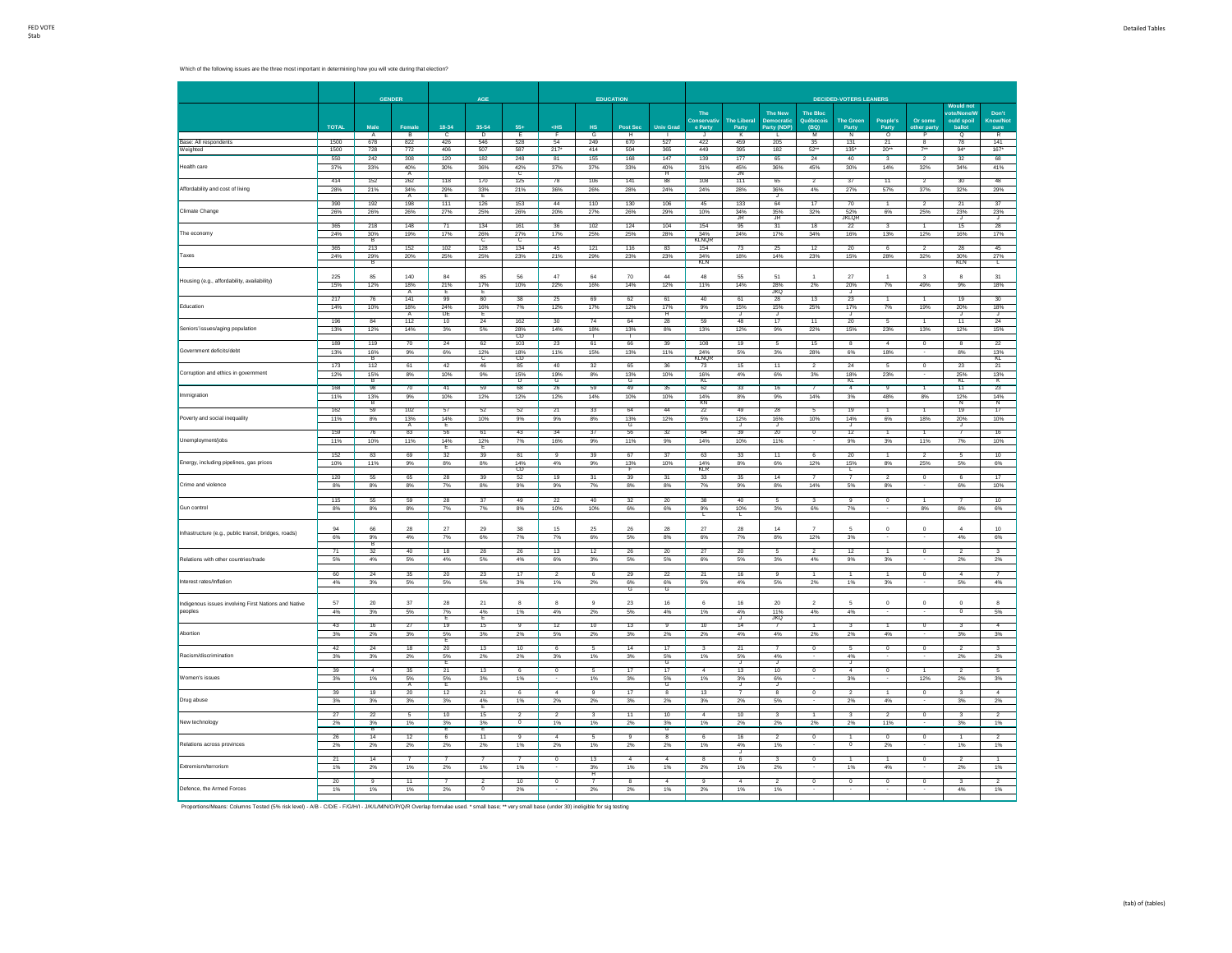## Which of the following comes closest to your point of view about climate change:

|                                                                                                                                      | <b>TOTAL</b> | <b>Male</b>     | <b>GENDER</b><br>Female | 18-34            | <b>AGE</b><br>35-54 | $55+$            | $<$ HS    | <b>HS</b>  | <b>EDUCATION</b><br><b>Post Sec</b> | <b>Univ Grad</b> | <b>The</b><br><b>Conservativ</b><br>e Party | <b>The Liberal</b><br>Party | <b>The New</b><br><b>Democratic</b><br>Party (NDP) | The Bloc<br>Québécois<br>(BQ) | <b>DECIDED-VOTERS LEANERS</b><br><b>The Green</b><br>Party | People's<br>Party | Or some<br>other party | <b>Would not</b><br>vote/None/W<br>ould spoil<br>ballot | Don't<br><b>Know/Not</b><br>sure |
|--------------------------------------------------------------------------------------------------------------------------------------|--------------|-----------------|-------------------------|------------------|---------------------|------------------|-----------|------------|-------------------------------------|------------------|---------------------------------------------|-----------------------------|----------------------------------------------------|-------------------------------|------------------------------------------------------------|-------------------|------------------------|---------------------------------------------------------|----------------------------------|
|                                                                                                                                      |              | A               | в                       | C.               | D                   | E                |           | G          | H                                   |                  |                                             | K                           |                                                    | M                             | N                                                          | $\Omega$          | P                      | O                                                       | R.                               |
| Base: All respondents                                                                                                                | 1500         | 678             | 822                     | 426              | 546                 | 528              | 54        | 249        | 670                                 | 527              | 422                                         | 459                         | 205                                                | 35                            | 131                                                        | 21                | 8                      | 78                                                      | 141                              |
| Weighted                                                                                                                             | 1500         | 728             | 772                     | 406              | 507                 | 587              | $217*$    | 414        | 504                                 | 365              | 449                                         | 395                         | 182                                                | $52***$                       | $135*$                                                     | $20**$            | $7**$                  | $94*$                                                   | $167*$                           |
| We need to do everything we can to fight climate<br>change immediately, even if the economy slows as a<br>result and jobs are lost   | 470<br>31%   | 225<br>31%      | 245<br>32%              | 162<br>40%<br>DE | 164<br>32%          | 143<br>24%       | 80<br>37% | 113<br>27% | 145<br>29%                          | 132<br>36%<br>GH | 74<br>17%                                   | 136<br>34%                  | 75<br>41%                                          | 23<br>43%                     | 72<br>53%<br><b>JKOR</b>                                   | 3<br>17%          | 3<br>50%               | 33<br>36%                                               | 51<br>30%                        |
| We need to move towards reducing climate change, but<br>we must balance economic considerations with<br>environmental considerations | 847<br>56%   | 395<br>54%      | 452<br>59%              | 210<br>52%       | 282<br>56%          | 355<br>60%<br>C. | 98<br>45% | 251<br>61% | 298<br>59%                          | 199<br>55%       | 272<br>60%                                  | 233<br>59%<br>N             | 95<br>52%                                          | 30<br>57%                     | 55<br>41%                                                  | 6<br>32%          | $\mathbf{3}$<br>43%    | 48<br>52%                                               | 105<br>63%<br>N                  |
| There is no urgency required to fight climate change if it<br>comes at the expense of our economy and jobs                           | 183<br>12%   | 109<br>15%<br>R | 75<br>10%               | 34<br>8%         | 62<br>12%           | 88<br>15%        | 39<br>18% | 50<br>12%  | 61<br>12%                           | 34<br>9%         | 103<br>23%<br><b>KLNR</b>                   | 27<br>7%                    | 12<br>6%                                           | $\overline{\phantom{a}}$      | 6%                                                         | 10<br>51%         | 8%                     | 12<br>13%                                               | 11<br>7%                         |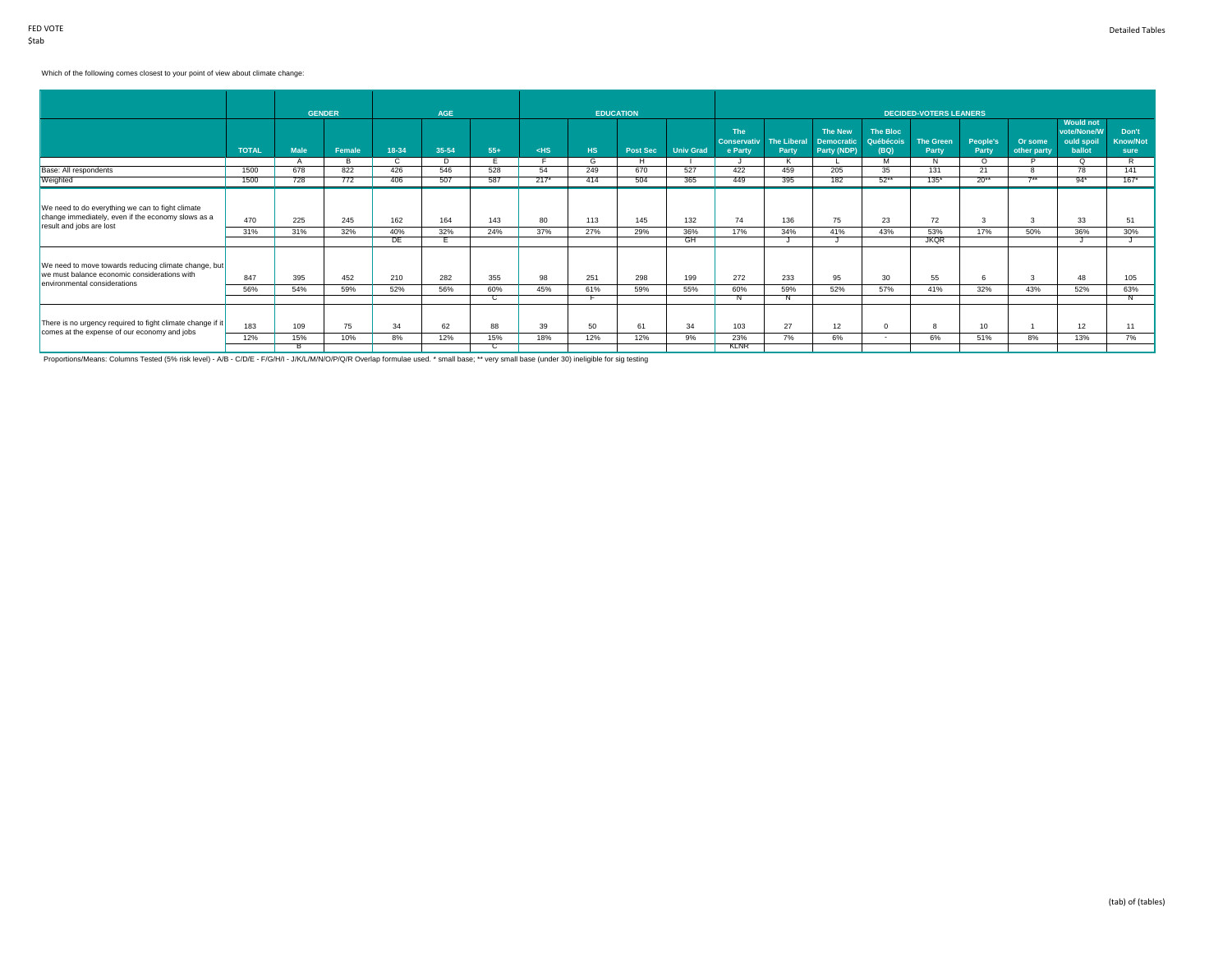How much more would you personally be willing to spend per year (i.e. increased taxation, goods or services costing more, etc.) in order to help the fight against climate change?

|                         |                        |                                    |                                                                |                                            | AGE                                              |                                |                           | EDUCATION               |                          |                           |                           |                                                                           |                                    |                                  | <b>DECIDED-VOTERS LEANERS</b>       |                                |                                |                             |                         |
|-------------------------|------------------------|------------------------------------|----------------------------------------------------------------|--------------------------------------------|--------------------------------------------------|--------------------------------|---------------------------|-------------------------|--------------------------|---------------------------|---------------------------|---------------------------------------------------------------------------|------------------------------------|----------------------------------|-------------------------------------|--------------------------------|--------------------------------|-----------------------------|-------------------------|
|                         | TOTAL                  |                                    |                                                                | 18-34                                      | 35-54                                            |                                |                           | H\$                     |                          |                           | The<br>onserva<br>e Party | The Libe<br>Party                                                         | The New<br>rty (N                  | The Bloc<br><b>TOP</b>           | The Gree<br>Party                   | People's<br>Party              | Or sq                          |                             |                         |
| Raser All r<br>Weighter | 1500<br>$rac{1}{1500}$ | $A$<br>$678$<br>$728$              | $\begin{array}{r} \n 8 \\  822 \\  \hline\n 772\n \end{array}$ | $rac{C}{426}$<br>406                       | $\begin{array}{c}\n0 \\ 546 \\ 507\n\end{array}$ | $rac{E}{528}$<br>$rac{1}{587}$ | $rac{F}{54}$<br>217       | $rac{G}{249}$           | $\frac{H}{670}$          | $\frac{1}{527}$<br>365    | $\frac{1}{422}$<br>449    | $\begin{array}{r} \n \overline{K} \\  459 \\  \hline\n 395\n \end{array}$ | $rac{L}{205}$                      | $\frac{M}{35}$<br>$\frac{1}{52}$ | $\frac{N}{131}$<br>135              | $rac{0}{21}$<br>$\frac{1}{20}$ |                                | $rac{Q}{78}$<br>94*         | $\frac{R}{141}$         |
| \$0-NOTHING             | 687<br>46%             | 350<br>48%                         | 337<br>44%                                                     | 122<br>30%                                 | 246<br>48%                                       | 319<br>54%                     | 108<br>50%                | 230<br>56%              | 228<br>45%               | 120<br>33%                | 253<br>56%<br>KLN         | 116<br>29%                                                                | 57<br>32%                          | 23<br>44%                        | 33<br>25%                           | $\overline{14}$<br>72%         | 45%                            | 66<br>71%<br>JKLN           | 121<br>73%<br>KLN       |
| \$100                   | 331<br>22%             | 134<br>18%                         | 198<br>$\frac{26\%}{A}$                                        | 109<br>$27\%$                              | $112$<br>22%                                     | 110<br>19%                     | 59<br>27%                 | $\overline{73}$<br>18%  | 120<br>24%               | 80<br>22%                 | 83<br>19%                 | 113<br>28%<br>JOR                                                         | $47\,$<br>26%<br>QR                | 11<br>21%                        | 39<br>29%<br>QR                     | $\overline{2}$<br>10%          | 12%                            | 12<br>13%                   | 23<br>14%               |
| \$200                   | 125<br>8%              | 54<br>$7\%$                        | 71<br>9%                                                       | 44<br>11%                                  | 41<br>8%                                         | 40<br>7%                       | 15<br>7%                  | $\overline{32}$<br>8%   | 8%                       | 35<br>10%                 | 30<br>7%                  | $\frac{13\%}{\text{JR}}$                                                  | 16<br>$\frac{9\%}{R}$              | 14%                              | 10<br>8%                            |                                | 18%                            | 5%                          | 2%                      |
| \$300                   | 51<br>3%               | 31<br>4%                           | 20<br>3%                                                       | 18<br>$5\%$                                | 16<br>3%                                         | 16<br>3%                       | 5<br>$2\%$                | 16<br>4%                | 15<br>3%                 | 15<br>4%                  | 9<br>$2\%$                | 19<br>5%                                                                  | $\overline{12}$                    | 2%                               | 5%                                  | 4%                             |                                | $\circ$                     | 1%                      |
| \$400                   | 26                     | 10                                 | 16                                                             | 14                                         |                                                  |                                | $\overline{\phantom{a}}$  |                         |                          |                           | 6                         | 6                                                                         | 7%<br>JQR                          |                                  |                                     |                                | 25V                            |                             |                         |
|                         | 2%<br>106              | 1%<br>52                           | 2%<br>$^{\rm 54}$                                              | $\frac{3\%}{D}$<br>$27\,$                  | 1%<br>38                                         | 1%<br>42                       | $\overline{\phantom{a}}$  | 2%<br>$^{24}$           | 2%<br>$\overline{32}$    | 2%<br>50                  | 1%<br>30 <sub>2</sub>     | 2%<br>36                                                                  | $\frac{4\%}{R}$                    | 4%                               | 2%<br>10                            | 4%<br>$\overline{0}$           |                                |                             |                         |
| \$500                   | 7%                     | 7%                                 | 7%<br>15                                                       | 7%                                         | 7%                                               | 7%                             | 8                         | 6%                      | $rac{6\%}{r}$            | 14%<br>FGH                | 7%<br>6                   | $\frac{9\%}{0}$                                                           | $\frac{10\%}{9}$                   | 7%                               | 7%<br>5                             |                                |                                | 1%                          | 5%                      |
| cron                    | 1%<br>$\overline{5}$   | 1%                                 | 2%<br>5                                                        | 1%<br>┱                                    | 1%<br>74                                         | 1%                             | 4%<br>$\overline{2}$      | $\overline{2}$          | 19                       | 1%                        | 1%                        | 2%                                                                        | ᅙ                                  | $\overline{\circ}$               | 4%<br>$\overline{\phantom{a}}$      | $\overline{\phantom{a}}$       | $\overline{\phantom{a}}$       | $\overline{\circ}$          |                         |
| \$700                   |                        | $\overline{0}$                     | 1%                                                             | $\overline{0}$                             | 1%                                               | 1<br>$\overline{a}$            | 1%                        | $\overline{0}$          |                          | 1<br>$\overline{0}$       | $\frac{4}{1\%}$           | $\overline{1}$<br>$\overline{0}$                                          |                                    |                                  |                                     |                                |                                |                             | 0                       |
| \$800                   |                        | $\overline{2}$                     |                                                                | $\overline{\mathbf{z}}$<br>1%              |                                                  |                                | $\overline{0}$            |                         |                          | 1%                        |                           | $1\%$                                                                     |                                    |                                  |                                     |                                |                                |                             |                         |
| 6900                    |                        |                                    | ō                                                              | $\overline{0}$                             | $\overline{0}$                                   |                                | o                         | $\overline{0}$          | ō                        | $\overline{0}$            | o                         | $\begin{array}{c} 2 \\ 0 \end{array}$                                     |                                    |                                  | $\circ$                             | $\overline{0}$                 |                                |                             |                         |
| \$1000                  | $\overline{71}$        | 43<br>6%                           | 28<br>4%                                                       | 23<br>6%                                   | $\overline{18}$<br>3%                            | $\overline{30}$<br>5%          | 3%                        | $\overline{13}$<br>3%   | $\overline{24}$<br>5%    | $\overline{z}$<br>7%<br>G | $\overline{13}$<br>3%     | 25<br>6%<br>R                                                             | $\overline{15}$<br>8%<br><b>JR</b> | 6%                               | 5%                                  | 3%                             |                                | 5%                          |                         |
| \$1200                  |                        |                                    |                                                                |                                            |                                                  |                                |                           |                         |                          |                           |                           |                                                                           |                                    |                                  | 2 <sup>2</sup>                      |                                |                                |                             |                         |
| \$1400                  | o                      |                                    | $^{\circ}$                                                     |                                            | o                                                | $\overline{\mathbf{0}}$        |                           |                         | ō                        | ō                         |                           | ō                                                                         |                                    |                                  | o                                   |                                |                                |                             |                         |
| \$1500                  | 1%                     | 1%                                 | $\overline{\phantom{a}}$                                       | 1%                                         | 1%                                               |                                |                           | 1%                      |                          | 1%                        | 1%                        | 1%                                                                        | 1%                                 |                                  | $\overline{1\%}$                    |                                |                                |                             |                         |
| \$1700                  | 'n                     | o                                  | $\overline{0}$                                                 | $\overline{0}$                             | $\overline{a}$                                   | $\overline{0}$                 | $\overline{0}$            | ō                       | $\overline{\phantom{a}}$ | $\overline{0}$            | $\overline{0}$            | $\overline{\phantom{a}}$                                                  |                                    |                                  | $\circ$                             | $^{\circ}$                     |                                |                             |                         |
| \$2000                  |                        | $\overline{0}$                     | 'n                                                             | $\overline{\mathfrak{o}}$                  |                                                  |                                |                           |                         |                          | 1%                        |                           |                                                                           |                                    |                                  | 3%                                  |                                |                                |                             |                         |
| 62400                   |                        |                                    | 'n                                                             | $\overline{0}$                             |                                                  |                                | ñ                         |                         |                          |                           | $\overline{1}$            | $\overline{ }$                                                            |                                    |                                  |                                     |                                |                                |                             |                         |
| \$2500                  |                        |                                    |                                                                | 1%                                         |                                                  |                                |                           |                         |                          |                           |                           |                                                                           |                                    |                                  |                                     |                                |                                |                             |                         |
| \$2700                  |                        | $^{\circ}$                         |                                                                | 7<br>1%                                    |                                                  |                                |                           |                         |                          |                           |                           | $\overline{0}$                                                            |                                    |                                  | 1%                                  |                                |                                |                             | 1%                      |
| \$2900                  | $\overline{0}$         |                                    | $\overline{0}$                                                 | $\overline{0}$                             |                                                  |                                |                           |                         |                          |                           |                           | $\overline{0}$                                                            |                                    |                                  |                                     |                                |                                |                             |                         |
| \$3000                  |                        |                                    |                                                                | 1%                                         |                                                  |                                |                           |                         |                          |                           |                           |                                                                           |                                    |                                  | 1%                                  |                                |                                |                             |                         |
| \$3200                  |                        |                                    | $\overline{0}$                                                 |                                            |                                                  |                                | $\overline{\mathfrak{o}}$ |                         |                          | $\overline{\mathfrak{o}}$ | o                         | $\overline{\phantom{a}}$                                                  |                                    |                                  | $\overline{0}$                      | o                              |                                | $\overline{0}$              |                         |
| \$4500                  |                        | 1%                                 | $\overline{0}$                                                 | 1%                                         |                                                  |                                | 2%                        |                         |                          |                           |                           |                                                                           |                                    |                                  | 3%<br>JK                            |                                |                                |                             |                         |
| \$4800                  |                        |                                    | $\overline{0}$                                                 |                                            |                                                  |                                | o                         | $\overline{0}$          |                          |                           | $\overline{0}$            |                                                                           |                                    |                                  |                                     | $\overline{0}$                 |                                | $\overline{0}$              |                         |
| \$4900                  |                        |                                    |                                                                |                                            |                                                  |                                | $\overline{0}$            |                         |                          |                           | $\overline{0}$            |                                                                           | 13                                 |                                  |                                     |                                |                                |                             |                         |
| \$5000 PER YEAR         | 2 <sub>0</sub>         | $\overline{21}$<br>3%              | 10<br>1%                                                       | $\overline{20}$<br>$rac{5\%}{DE}$          | 2%                                               |                                | 4%                        | 1%                      | 2%                       | $\overline{10}$<br>$3\%$  | 1%                        | 1%                                                                        | 2%                                 | 2%                               | 5%                                  | 6%                             |                                | 5%                          | 3%                      |
| \$0 - Nothing           | 687<br>46%             | 350<br>48%                         | 337<br>44%                                                     | $\overline{122}$<br>30%                    | 246<br>48%                                       | 319<br>54%                     | 108<br>50%                | 230<br>$rac{56%}{H}$    | 228<br>45%               | 120<br>33%                | 253<br>56%<br>KLN         | 116<br>29%                                                                | 57<br>32%                          | 23<br>44%                        | 33<br>25%                           | $\overline{14}$<br>72%         | $\overline{\mathbf{3}}$<br>45% | 66                          | 121                     |
| \$1-\$100               | 331<br>22%             | 134<br>18%                         | 198<br>$\frac{26\%}{4}$                                        | 109                                        | 112<br>22%                                       | 110<br>19%                     | 59<br>27%                 | 73<br>18%               | 120<br>24%               | 80<br>22%                 | 83<br>19%                 | 113                                                                       | 47                                 | $\overline{11}$<br>21%           | 39                                  | $\overline{2}$<br>10%          | 12%                            | 71%<br>JKLN<br>12<br>13%    | 73%<br>KLN<br>23<br>14% |
| \$101-\$200             | 125<br>8%              | 54<br>7%                           | $\frac{1}{71}$<br>9%                                           | $27%$<br>E<br>44<br>11%                    | 41<br>$8\%$                                      | 40<br>7%                       | 15<br>7%                  | $32\,$<br>8%            | $42\,$<br>8%             | 36<br>10%                 | 30 <sub>2</sub><br>7%     | 28%<br>JQR<br>52<br>$\frac{13\%}{10}$                                     | 26%<br>QR<br>16<br>9%              | $\overline{8}$<br>14%            | 29%<br>GR<br>10<br>8%               | $\overline{0}$                 | 18%                            | 5<br>$5\%$                  | 2%                      |
| \$201-\$300             | 51<br>3%               | 31<br>4%                           | 20<br>3%                                                       | 18<br>5%                                   | 16<br>3%                                         | 16<br>3%                       | $\overline{5}$<br>2%      | 16<br>4%                | 15<br>3%                 | 15<br>4%                  | 9<br>$2\%$                | 19<br>5%                                                                  | 12<br>$\frac{7\%}{100}$            | 2%                               | 5%                                  | Ŧ                              | $\overline{0}$                 | $\overline{0}$              | $\overline{2}$          |
| \$301-\$400             | 26<br>$2\%$            | $\frac{10}{1\%}$                   | 16<br>$2\%$                                                    | 14<br>$\frac{1}{3}$                        | $\overline{5}$<br>1%                             | $\overline{\tau}$<br>1%        | $\overline{0}$            | $\overline{9}$<br>$2\%$ | $\overline{9}$<br>2%     | $\overline{8}$<br>$2\%$   | $rac{6}{1%}$              | 6<br>$2\%$                                                                | $\overline{7}$<br>4%               | $\overline{2}$<br>4%             | $\overline{3}$<br>$2\%$             | $\overline{1}$<br>4%           | $\overline{2}$<br>25%          | $\overline{0}$              | $\overline{0}$          |
| \$401-\$500             | 106                    | 52<br>7%                           | 54<br>7%                                                       | 27<br>7%                                   | 38                                               | 42                             | $\overline{\phantom{a}}$  | $\overline{24}$<br>6%   | $\overline{32}$          | 50<br>14%<br>FGH          | 30<br>7%                  | 36<br>9%<br>Q<br>37                                                       | 18<br>$\frac{10}{9}$               |                                  | $\overline{10}$<br>$\overline{7}$   | $\overline{\phantom{a}}$       |                                |                             |                         |
| \$501-1000              | 101<br>7%              | 50<br>7%                           | 50<br>7%                                                       | $\frac{30}{7%}$                            | 30<br>6%                                         | 40<br>7%                       | $\overline{18}$<br>8%     | $\overline{16}$<br>4%   | $\overline{34}$          | $\frac{1}{33}$<br>%       | 25<br>6%                  | $\frac{9\%}{6}$                                                           | 16<br>9%                           | 6%                               | $\overline{12}$<br>$\frac{9}{2}$    | 3%                             |                                |                             |                         |
| \$1001-\$2000           | 25<br>2%               | $\overline{13}$<br>2%              | $\overline{12}$<br>1%                                          | $\overline{\mathbf{g}}$<br>2%              | R<br>$\overline{z}$                              | 1%                             | ō                         | ×<br>2%                 |                          | 2%                        | $2\%$                     | 2%                                                                        | 1%                                 |                                  | 5%                                  | o                              |                                |                             |                         |
| \$2001-\$3000           | 10                     | $\sqrt{6}$<br>1%                   | $\overline{4}$<br>1%                                           | $\overline{8}$<br>$\frac{2\%}{DE}$         |                                                  |                                | $\overline{0}$            |                         |                          |                           | 1%                        | 1%                                                                        |                                    |                                  | 2%                                  |                                |                                |                             |                         |
| \$3001-\$4000           |                        |                                    |                                                                |                                            |                                                  |                                |                           |                         |                          |                           | $\overline{\phantom{a}}$  |                                                                           |                                    |                                  |                                     |                                |                                |                             |                         |
| \$4001-\$5000           | 37                     | $\overline{27}$<br>4%              | 10<br>1%                                                       | $\overline{25}$<br>$rac{6\%}{DE}$<br>571.7 | $\overline{a}$                                   | $\overline{\mathbf{3}}$        | 13<br>6%                  | $\overline{5}$<br>1%    | ÷                        | 11<br>3%                  | $\overline{4}$<br>1%      | $\overline{6}$<br>1%                                                      | 2%                                 |                                  | 10<br>$8\%$                         | 6%                             |                                | 5%                          | 2%                      |
| Mean (including zero)   | 317.9<br>586.4         | $rac{B}{388.1}$<br>$rac{B}{746.6}$ | 251.6<br>446.7                                                 | $rac{DE}{817.1}$                           | 259.3<br>503.2                                   | 192.8<br>422.7                 | 398.7<br>796.6            | 215.5<br>485.3          | 294.2<br>537.7           | 418.6<br>623.9            | 206.4<br>471.5            | 325.5<br>461.2                                                            | 374.7<br>547.6                     | 254.4<br>451.2                   | $\frac{3K}{700.9}$<br>JKLR<br>930.1 | 383.4<br>1375.4                | 147.3<br>266.9                 | $\frac{1}{336.3}$<br>1150.9 | 237.1<br>869.9          |
| Mean (excluding zero)   |                        |                                    |                                                                |                                            |                                                  |                                |                           |                         |                          |                           |                           |                                                                           |                                    |                                  |                                     |                                |                                |                             |                         |

wear recovering anoru<br>B De Jacob Columns Tested (5% risk level) - A/B - C/D/E - F/G/H/I - J/K/L/M/N/O/P/Q/R Overlap formula base; \*\* very small base; (under 30) ineligible for sig testing<br>Proportions/Means: Columns Tested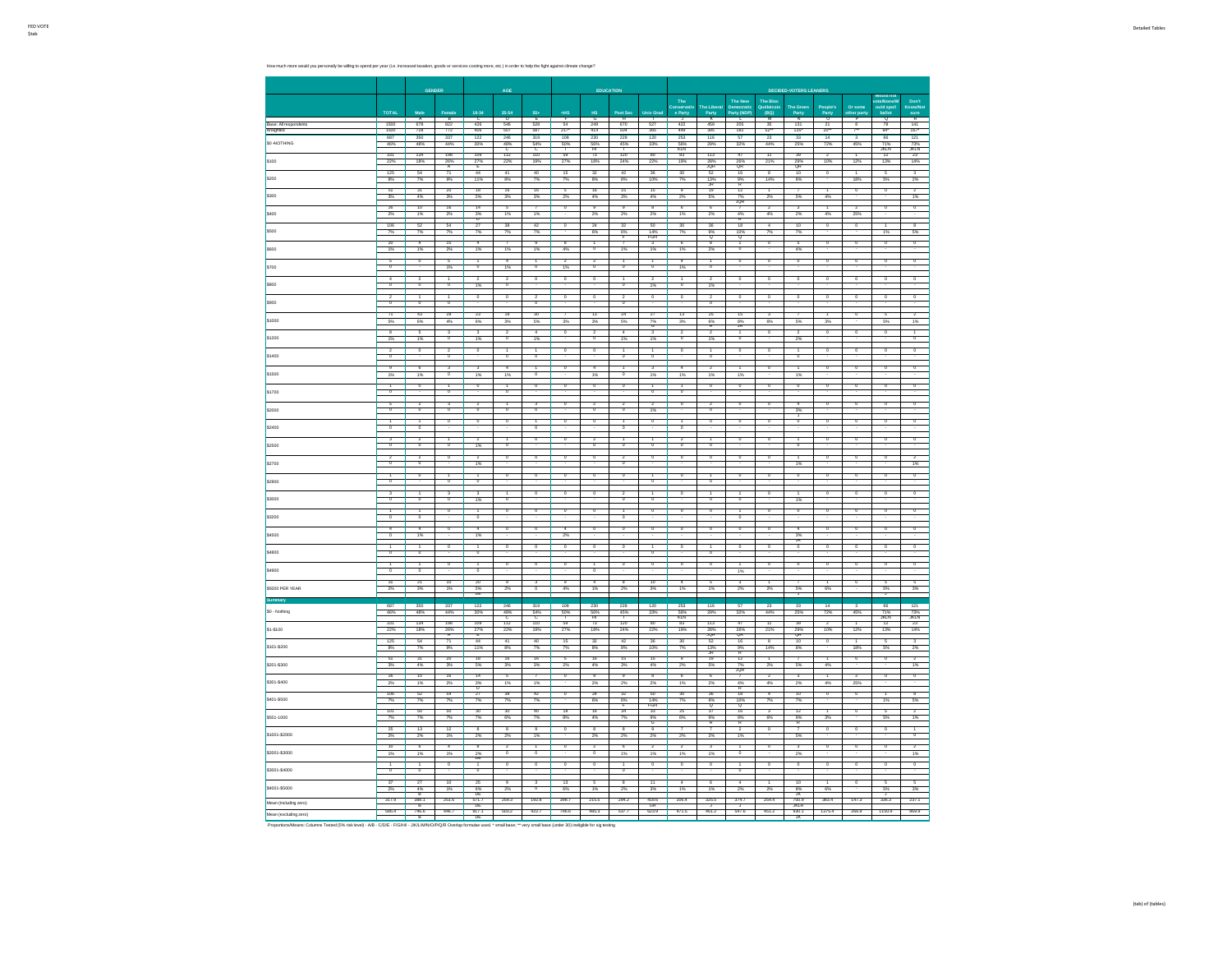#### To what extent do you support or oppose a federal carbon tax?

|                       |              | <b>GENDER</b> |        |           | <b>AGE</b> |            |        |           | <b>EDUCATION</b> |                  |                               |                             |                                  |                   | <b>DECIDED-VOTERS LEANERS</b> |                   |                          |                                 |                  |
|-----------------------|--------------|---------------|--------|-----------|------------|------------|--------|-----------|------------------|------------------|-------------------------------|-----------------------------|----------------------------------|-------------------|-------------------------------|-------------------|--------------------------|---------------------------------|------------------|
|                       |              |               |        |           |            |            |        |           |                  |                  | The                           |                             | <b>The New</b>                   | The Bloc          |                               |                   |                          | <b>Would not</b><br>vote/None/W | Don't            |
|                       | <b>TOTAL</b> | <b>Male</b>   | Female | 18-34     | 35-54      | $55+$      | $<$ HS | <b>HS</b> | <b>Post Sec</b>  | <b>Univ Grad</b> | <b>Conservativ</b><br>e Party | <b>The Liberal</b><br>Party | <b>Democratic</b><br>Party (NDP) | Québécois<br>(BQ) | <b>The Green</b><br>Party     | People's<br>Party | Or some<br>other party   | ould spoil<br>ballot            | Know/Not<br>sure |
|                       |              |               |        |           | D          |            |        | G         |                  |                  |                               | к                           |                                  | м                 | N                             | $\Omega$          |                          | O.                              | R                |
| Base: All respondents | 1500         | 678           | 822    | 426       | 546        | 528        | 54     | 249       | 670              | 527              | 422                           | 459                         | 205                              | 35                | 131                           | 21                |                          | 78                              | 141              |
| Weighted              | 1500         | 728           | 772    | 406       | 507        | 587        | $217*$ | 414       | 504              | 365              | 449                           | 395                         | 182                              | $52**$            | $135*$                        | $20**$            | $7**$                    | $94*$                           | $167*$           |
|                       | 239          | 127           | 112    | 78        | 82         | 80         | 45     | 40        | 73               | 82               | 32                            | 106                         | 34                               | 16                | 42                            |                   | $\Omega$                 |                                 |                  |
| Strongly support      | 16%          | 17%           | 15%    | 19%       | 16%        | 14%        | 21%    | 10%       | 15%              | 22%              | 7%                            | 27%                         | 19%                              | 31%               | 31%                           | 6%                | $\sim$                   | 4%                              | 2%               |
|                       |              |               |        |           |            |            | G      |           | G                | GH               |                               | <b>JQR</b>                  | <b>JQR</b>                       |                   | <b>JQR</b>                    |                   |                          |                                 |                  |
|                       | 483          | 237           | 246    | 168       | 163        | 152        | 62     | 122       | 159              | 140              | 95                            | 181                         | 62                               | 16                | 46                            |                   | $\overline{\phantom{a}}$ | 26                              | 56               |
| Somewhat support      | 32%          | 33%           | 32%    | 41%       | 32%        | 26%        | 29%    | 29%       | 32%              | 38%              | 21%                           | 46%                         | 34%                              | 30%               | 34%                           | 3%                | 25%                      | 28%                             | 33%              |
|                       |              |               |        | DF        |            |            |        |           |                  | GH               |                               | <b>JLQR</b>                 |                                  |                   |                               |                   |                          |                                 |                  |
|                       | 368          | 147           | 221    | 90        | 130        | 148        | 51     | 121       | 122              | 74               | 102                           | 82                          | 55                               | 14                | 21                            | 3                 | $\mathcal{P}$            | 30 <sup>2</sup>                 | 59               |
| Somewhat oppose       | 25%          | 20%           | 29%    | 22%       | 26%        | 25%        | 24%    | 29%       | 24%              | 20%              | 23%                           | 21%                         | 30%                              | 27%               | 15%                           | 15%               | 32%                      | 32%                             | 36%              |
|                       |              |               |        |           |            |            |        |           |                  |                  |                               |                             | KN                               |                   |                               |                   |                          |                                 | <b>JKN</b>       |
|                       | 409          | 218           | 192    | 70        | 133        | 207        | 58     | 132       | 149              | 70               | 221                           | 27                          | 30                               |                   | 26                            | 15                |                          | 33                              | 47               |
| Strongly oppose       | 27%          | 30%           | 25%    | 17%       | 26%        | 35%<br>CD. | 27%    | 32%       | 30%              | 19%              | 49%<br><b>KLNR</b>            | 7%                          | 17%                              | 13%               | 19%                           | 76%               | 44%                      | 36%<br><b>KLN</b>               | 29%              |
|                       |              |               |        |           | C.         |            |        |           |                  |                  |                               |                             | ҡ                                |                   | ĸ                             |                   |                          |                                 | KL               |
| <b>Summary</b>        | 723          | 364           | 359    | 246       | 245        | 232        | 107    | 161       | 233              | 221              | 127                           | 287                         | 96                               | 32                | 88                            | $\mathcal{P}$     | $\overline{2}$           | 30 <sup>2</sup>                 | 60               |
|                       |              |               |        |           |            |            |        |           |                  |                  |                               |                             |                                  |                   |                               |                   |                          |                                 |                  |
| T <sub>2B</sub>       | 48%          | 50%           | 46%    | 61%<br>DE | 48%        | 39%        | 50%    | 39%       | 46%              | 61%<br>GH        | 28%                           | 73%<br><b>JLQR</b>          | 53%<br><b>JQR</b>                | 60%               | 65%<br><b>JQR</b>             | 9%                | 25%                      | 32%                             | 36%              |
|                       | 777          | 364           | 413    | 160       | 263        | 355        | 109    | 253       | 271              | 144              | 323                           | 108                         | 85                               | 21                | 47                            | 18                |                          | 63                              | 107              |
| B <sub>2</sub> B      | 52%          | 50%           | 54%    | 39%       | 52%        | 61%        | 50%    | 61%       | 54%              | 39%              | 72%                           | 27%                         | 47%                              | 40%               | 35%                           | 91%               | 75%                      | 68%                             | 64%              |
|                       |              |               |        |           |            | CD         |        |           |                  |                  | <b>KLN</b>                    |                             |                                  |                   |                               |                   |                          | <b>KLN</b>                      | <b>KLN</b>       |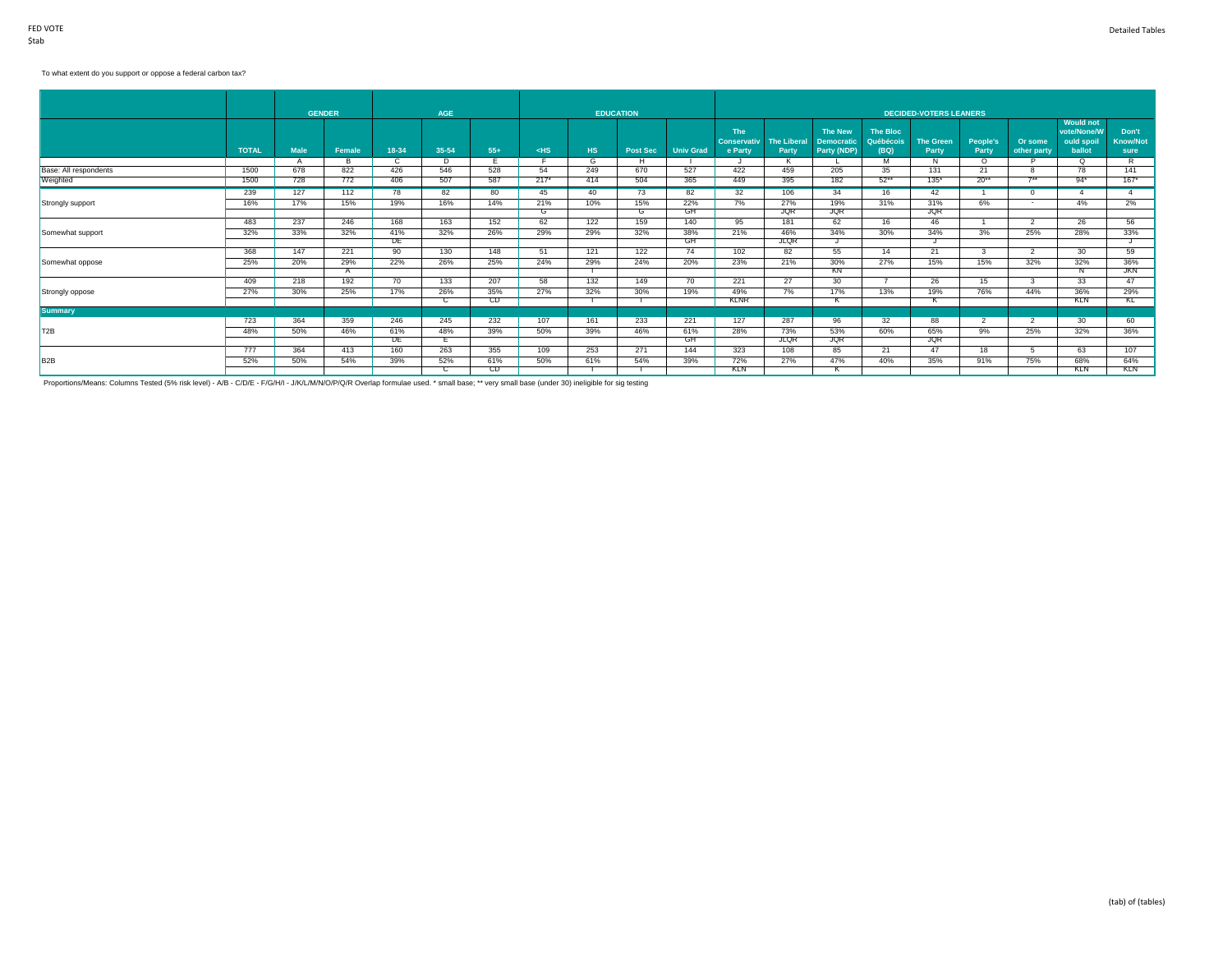# What would you most like government to be doing with taxes it collects from the carbon tax?

|                                                         |              |             | <b>GENDER</b> |           | <b>AGE</b> |       |        |           | <b>EDUCATION</b> |                  |                               |                             |                                  |                   | <b>DECIDED-VOTERS LEANERS</b> |                   |                        |                                 |                         |
|---------------------------------------------------------|--------------|-------------|---------------|-----------|------------|-------|--------|-----------|------------------|------------------|-------------------------------|-----------------------------|----------------------------------|-------------------|-------------------------------|-------------------|------------------------|---------------------------------|-------------------------|
|                                                         |              |             |               |           |            |       |        |           |                  |                  | The                           |                             | <b>The New</b>                   | <b>The Bloc</b>   |                               |                   |                        | <b>Would not</b><br>vote/None/W | Don't                   |
|                                                         | <b>TOTAL</b> | <b>Male</b> | Female        | 18-34     | 35-54      | $55+$ | $<$ HS | <b>HS</b> | Post Sec         | <b>Univ Grad</b> | <b>Conservativ</b><br>e Party | <b>The Liberal</b><br>Party | <b>Democratic</b><br>Party (NDP) | Québécois<br>(BQ) | <b>The Green</b><br>Party     | People's<br>Party | Or some<br>other party | ould spoil<br>ballot            | <b>Know/Not</b><br>sure |
|                                                         |              |             | B             | C.        | D          |       |        | G         | н                |                  |                               |                             |                                  | M                 | Ñ                             | $\Omega$          |                        | O                               | R                       |
| Base: All respondents                                   | 1500         | 678         | 822           | 426       | 546        | 528   | 54     | 249       | 670              | 527              | 422                           | 459                         | 205                              | 35                | 131                           | 21                |                        | 78                              | 141                     |
| Weighted                                                | 1500         | 728         | 772           | 406       | 507        | 587   | $217*$ | 414       | 504              | 365              | 449                           | 395                         | 182                              | $52**$            | $135*$                        | $20**$            | $7**$                  | $94*$                           | $167*$                  |
| Rebate Canadians who engage in green initiatives        | 358          | 184         | 174           | 81        | 135        | 142   | 55     | 100       | 118              | 85               | 120                           | 87                          | 38                               | 23                | 29                            | $\overline{2}$    |                        | 13                              | 45                      |
|                                                         | 24%          | 25%         | 23%           | 20%       | 27%        | 24%   | 25%    | 24%       | 23%              | 23%              | 27%                           | 22%                         | 21%                              | 44%               | 21%                           | 11%               | 20%                    | 14%                             | 27%                     |
|                                                         |              |             |               |           |            |       |        |           |                  |                  | O.                            |                             |                                  |                   |                               |                   |                        |                                 |                         |
| Retraining workers who have lost jobs in the transition | 359          | 144         | 215           | 76        | 125        | 157   | 52     | 92        | 130              | 85               | 106                           | 93                          | 56                               | 5                 | 38                            | 3                 | $\mathbf{0}$           | 24                              | 33                      |
| away from fossil fuels towards greener industries       | 24%          | 20%         | 28%           | 19%       | 25%        | 27%   | 24%    | 22%       | 26%              | 23%              | 24%                           | 23%                         | 31%                              | 10%               | 28%                           | 13%               | 7%                     | 25%                             | 20%                     |
|                                                         |              |             |               |           |            | С     |        |           |                  |                  |                               |                             |                                  |                   |                               |                   |                        |                                 |                         |
| Investing the money in green-research initiatives       | 398          | 197         | 201           | 148       | 114        | 137   | 63     | 115       | 130              | 90               | 93                            | 130                         | 55                               | 12                | 47                            | $\overline{2}$    | $\overline{2}$         | 27                              | 32                      |
|                                                         | 27%          | 27%         | 26%           | 36%       | 22%        | 23%   | 29%    | 28%       | 26%              | 25%              | 21%                           | 33%                         | 30%                              | 22%               | 35%                           | 8%                | 25%                    | 29%                             | 19%                     |
|                                                         |              |             |               | <b>DE</b> |            |       |        |           |                  |                  |                               | $\overline{\text{JR}}$      |                                  |                   | JR                            |                   |                        |                                 |                         |
|                                                         | 202          | 105         | 96            | 50        | 73         | 79    | 15     | 46        | 68               | 74               | 59                            | 70                          | 17                               | ۰Q                | 15                            | 3                 |                        |                                 | $\overline{19}$         |
| Building public transit infrastructure                  | 13%          | 14%         | 12%           | 12%       | 14%        | 13%   | 7%     | 11%       | 13%              | 20%              | 13%                           | 18%                         | 9%                               | 18%               | 11%                           | 15%               | 23%                    | 8%                              | 12%                     |
|                                                         |              |             |               |           |            |       |        |           |                  | FGH              |                               |                             |                                  |                   |                               |                   |                        |                                 |                         |
|                                                         | 184          | 99          | 85            | 50        | 61         | 73    | 32     | 62        | 59               | 31               | 70                            | 17                          | 16                               |                   | 6                             | 10                | -2                     | 22                              | 37                      |
| Some other thing                                        | 12%          | 14%         | 11%           | 12%       | 12%        | 12%   | 15%    | 15%       | 12%              | 9%               | 16%                           | 4%                          | 9%                               | 6%                | 4%                            | 53%               | 25%                    | 24%                             | 22%                     |
|                                                         |              |             |               |           |            |       |        |           |                  |                  | KN                            |                             |                                  |                   |                               |                   |                        | <b>KLN</b>                      | <b>KLN</b>              |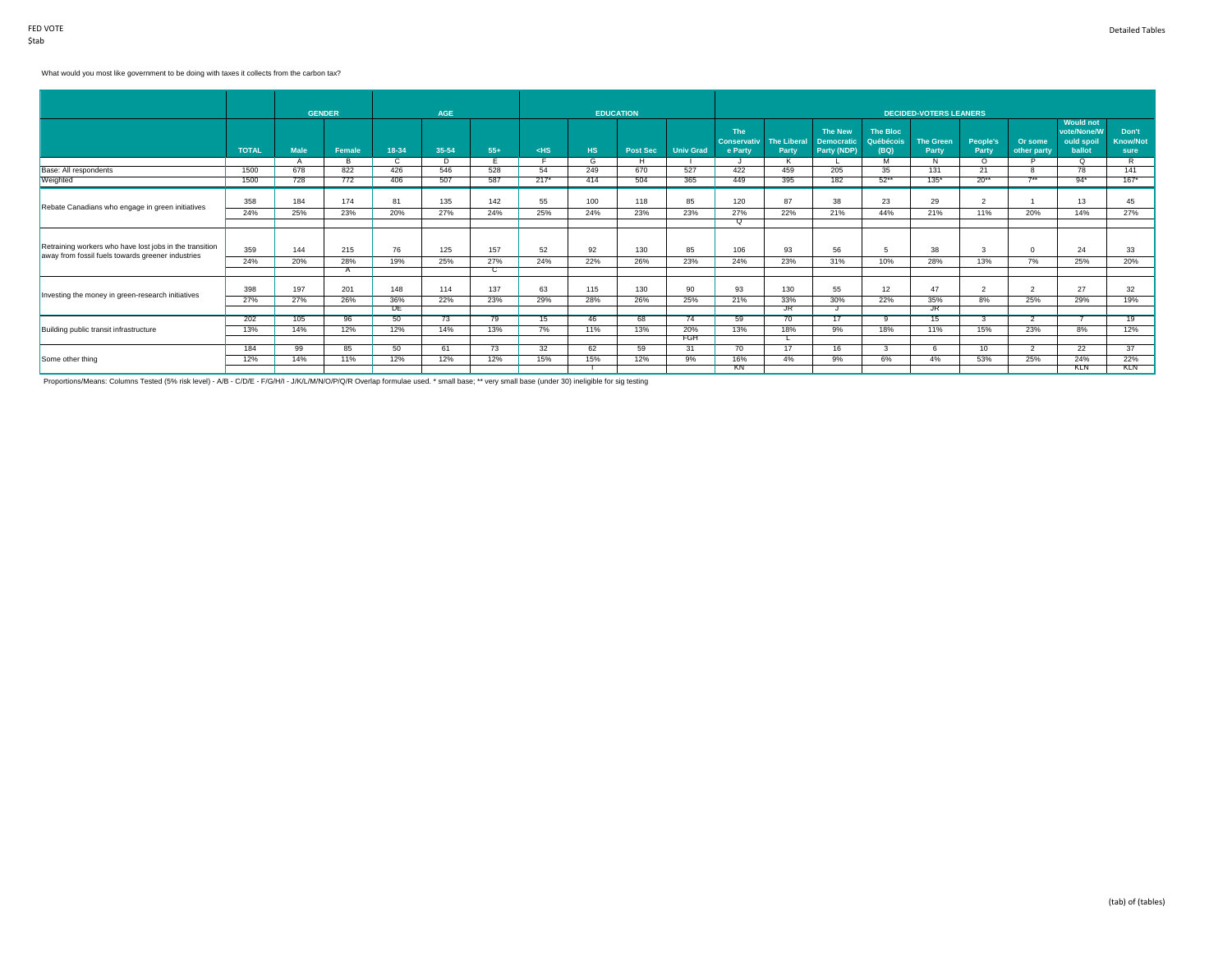#### (Total) Thinking specifically about climate change and the environment, which of the below do you think the next federal government should focus on once the election is over? Please choose up to 3.

|                                                     |              |             | <b>GENDER</b> |                | <b>AGE</b>     |           |            |                | <b>EDUCATION</b> |                  |                                             |                             |                                                    |                                      | <b>DECIDED-VOTERS LEANERS</b>    |                          |                        |                                                         |                                  |
|-----------------------------------------------------|--------------|-------------|---------------|----------------|----------------|-----------|------------|----------------|------------------|------------------|---------------------------------------------|-----------------------------|----------------------------------------------------|--------------------------------------|----------------------------------|--------------------------|------------------------|---------------------------------------------------------|----------------------------------|
|                                                     | <b>TOTAL</b> | <b>Male</b> | Female        | 18-34          | 35-54          | $55+$     | $<$ HS     | <b>HS</b>      | <b>Post Sec</b>  | <b>Univ Grad</b> | <b>The</b><br><b>Conservativ</b><br>e Party | <b>The Liberal</b><br>Party | <b>The New</b><br><b>Democratic</b><br>Party (NDP) | <b>The Bloc</b><br>Québécois<br>(BQ) | <b>The Green</b><br><b>Party</b> | <b>People's</b><br>Party | Or some<br>other party | <b>Would not</b><br>vote/None/W<br>ould spoil<br>ballot | Don't<br><b>Know/Not</b><br>sure |
|                                                     |              | A           | B             | $\mathbf{c}$   | D              | Έ         | F          | $\overline{G}$ | H                |                  | J                                           | K                           |                                                    | M                                    | N                                | $\circ$                  |                        | ಂ                                                       | R                                |
| Base: All respondents                               | 1500         | 678         | 822           | 426            | 546            | 528       | 54         | 249            | 670              | 527              | 422                                         | 459                         | 205                                                | 35                                   | 131                              | 21                       | 8                      | 78                                                      | 141                              |
| Weighted                                            | 1500         | 728         | 772           | 406            | 507            | 587       | $217*$     | 414            | 504              | 365              | 449                                         | 395                         | 182                                                | $52**$                               | $135*$                           | $20**$                   | $7**$                  | $94*$                                                   | $167*$                           |
| Reducing the use of single-use plastics in Canada   | 678          | 294         | 384           | 188            | 229            | 261       | 111        | 197            | 215              | 154              | 174                                         | 185                         | 98                                                 | 26                                   | 70                               | $\overline{4}$           | $\overline{2}$         | 42                                                      | 78                               |
|                                                     | 45%          | 40%         | 50%           | 46%            | 45%            | 44%       | 51%        | 48%            | 43%              | 42%              | 39%                                         | 47%                         | 54%                                                | 49%                                  | 52%                              | 20%                      | 37%                    | 44%                                                     | 47%                              |
|                                                     |              |             | A             |                |                |           |            |                |                  |                  |                                             | J                           | J                                                  |                                      | J                                |                          |                        |                                                         |                                  |
| Better protecting Canada from natural disasters     | 230          | 111         | 119           | 65             | 78             | 86        | 33         | 62             | 75               | 60               | 64                                          | 67                          | 30                                                 | 15                                   | 16                               | $\overline{2}$           |                        | 14                                                      | 21                               |
|                                                     | 15%          | 15%         | 15%           | 16%            | 15%            | 15%       | 15%        | 15%            | 15%              | 16%              | 14%                                         | 17%                         | 16%                                                | 29%                                  | 12%                              | 11%                      | 8%                     | 15%                                                     | 13%                              |
| Diversifying the economy away from carbon-producing | 508          | 263         | 245           | 155            | 157            | 196       | 53         | 124            | 179              | 152              | 121                                         | 173                         | 69                                                 | 24                                   | 48                               | $\overline{1}$           | 3                      | 38                                                      | 31                               |
| industries                                          | 34%          | 36%         | 32%           | 38%            | 31%            | 33%       | 24%        | 30%            | 36%              | 42%              | 27%                                         | 44%                         | 38%                                                | 46%                                  | 36%                              | 7%                       | 44%                    | 41%                                                     | 19%                              |
|                                                     |              |             |               |                |                |           |            |                |                  | FGH              |                                             | JR                          | JR                                                 |                                      | R                                |                          |                        | JR.                                                     |                                  |
| Helping people find jobs in non-carbon-producing    | 338          | 164         | 174           | 116            | 119            | 102       | 37         | 107            | 111              | 83               | 85                                          | 108                         | 48                                                 | 8                                    | 39                               | $\overline{2}$           | $\overline{2}$         | 15                                                      | 32                               |
| industries                                          | 23%          | 23%         | 23%           | 29%            | 24%            | 17%       | 17%        | 26%            | 22%              | 23%              | 19%                                         | 27%                         | 26%                                                | 15%                                  | 29%                              | 11%                      | 36%                    | 16%                                                     | 19%                              |
|                                                     |              |             |               | Е              | Έ              |           |            |                |                  |                  |                                             | J                           |                                                    |                                      |                                  |                          |                        |                                                         |                                  |
| Incentivizing businesses to produce less carbon     | 523          | 267         | 256           | 145            | 171            | 208       | 91         | 139            | 172              | 121              | 156                                         | 128                         | 61                                                 | 22                                   | 49                               | $\overline{4}$           |                        | 40                                                      | 62                               |
|                                                     | 35%          | 37%         | 33%           | 36%            | 34%            | 35%       | 42%        | 34%            | 34%              | 33%              | 35%                                         | 32%                         | 33%                                                | 41%                                  | 37%                              | 22%                      | 22%                    | 43%                                                     | 37%                              |
|                                                     |              |             |               |                |                |           |            |                |                  |                  |                                             |                             |                                                    |                                      |                                  |                          |                        |                                                         |                                  |
| Incentivizing consumers to change their behaviour   | 471          | 232         | 239           | 110            | 175            | 185       | 53         | 122            | 165              | 130              | 150                                         | 132                         | 67                                                 | 14                                   | 37                               | 5                        |                        | 24                                                      | 40                               |
|                                                     | 31%          | 32%         | 31%           | 27%            | 35%            | 32%       | 24%        | 30%            | 33%              | 36%              | 33%                                         | 33%                         | 37%                                                | 27%                                  | 27%                              | 27%                      | 20%                    | 26%                                                     | 24%                              |
|                                                     |              |             |               |                | $\overline{c}$ |           |            |                |                  |                  |                                             |                             | R                                                  |                                      |                                  |                          |                        |                                                         |                                  |
| Taxing businesses that produce too much carbon      | 709          | 337         | 371           | 158            | 233            | 318       | 104        | 191            | 232              | 183              | 194                                         | 181                         | 93                                                 | 20                                   | 85                               | 3                        | $\overline{4}$         | 41                                                      | 87                               |
| emission                                            | 47%          | 46%         | 48%           | 39%            | 46%            | 54%<br>CD | 48%        | 46%            | 46%              | 50%              | 43%                                         | 46%                         | 51%                                                | 39%                                  | 63%<br><b>JKQ</b>                | 15%                      | 64%                    | 43%                                                     | 52%                              |
|                                                     |              |             |               |                |                |           |            |                |                  |                  |                                             |                             |                                                    |                                      |                                  |                          |                        |                                                         |                                  |
| Taxing consumers that consume too much non-         | 222          | 131         | 91            | 64             | 70             | 88        | 37         | 68             | 69               | 47               | 64                                          | 60                          | 22                                                 | 9                                    | 27                               | $\overline{1}$           | $\mathbf 0$            | 17                                                      | 22                               |
| renewable energy                                    | 15%          | 18%<br>в    | 12%           | 16%            | 14%            | 15%       | 17%        | 17%            | 14%              | 13%              | 14%                                         | 15%                         | 12%                                                | 16%                                  | 20%                              | 8%                       | $\sim$                 | 18%                                                     | 13%                              |
|                                                     | 31           | 20          | 11            | $\overline{4}$ | 10             | 17        | $^{\circ}$ | 2              | 19               | 11               | 18                                          | 3                           | $\overline{2}$                                     | $^{\circ}$                           | 3                                | $\overline{2}$           |                        |                                                         | $\overline{0}$                   |
| Other specify:                                      | 2%           | 3%          | 1%            | 1%             | 2%             | 3%        | $\sim$     | $\overline{0}$ | 4%               | 3%               | 4%                                          | 1%                          | 1%                                                 | $\sim$                               | 2%                               | 11%                      | 21%                    | $1\%$                                                   | $\sim$                           |
|                                                     |              |             |               |                |                |           |            |                | G                | G                | к                                           |                             |                                                    |                                      |                                  |                          |                        |                                                         |                                  |
|                                                     | 97           | 41          | 56            | 31             | 35             | 31        | 18         | 35             | 30               | 13               | 42                                          | 9                           | $\overline{4}$                                     |                                      |                                  | 8                        | $\overline{0}$         | 8                                                       | 23                               |
| None of these                                       | 6%           | 6%          | 7%            | 8%             | 7%             | 5%        | 8%         | 8%             | 6%               | 4%               | 9%                                          | 2%                          | 2%                                                 | 2%                                   | 1%                               | 43%                      | $\sim$                 | 9%                                                      | 14%                              |
|                                                     |              |             |               |                |                |           |            |                |                  |                  | KLN                                         |                             |                                                    |                                      |                                  |                          |                        | KLN                                                     | KLN                              |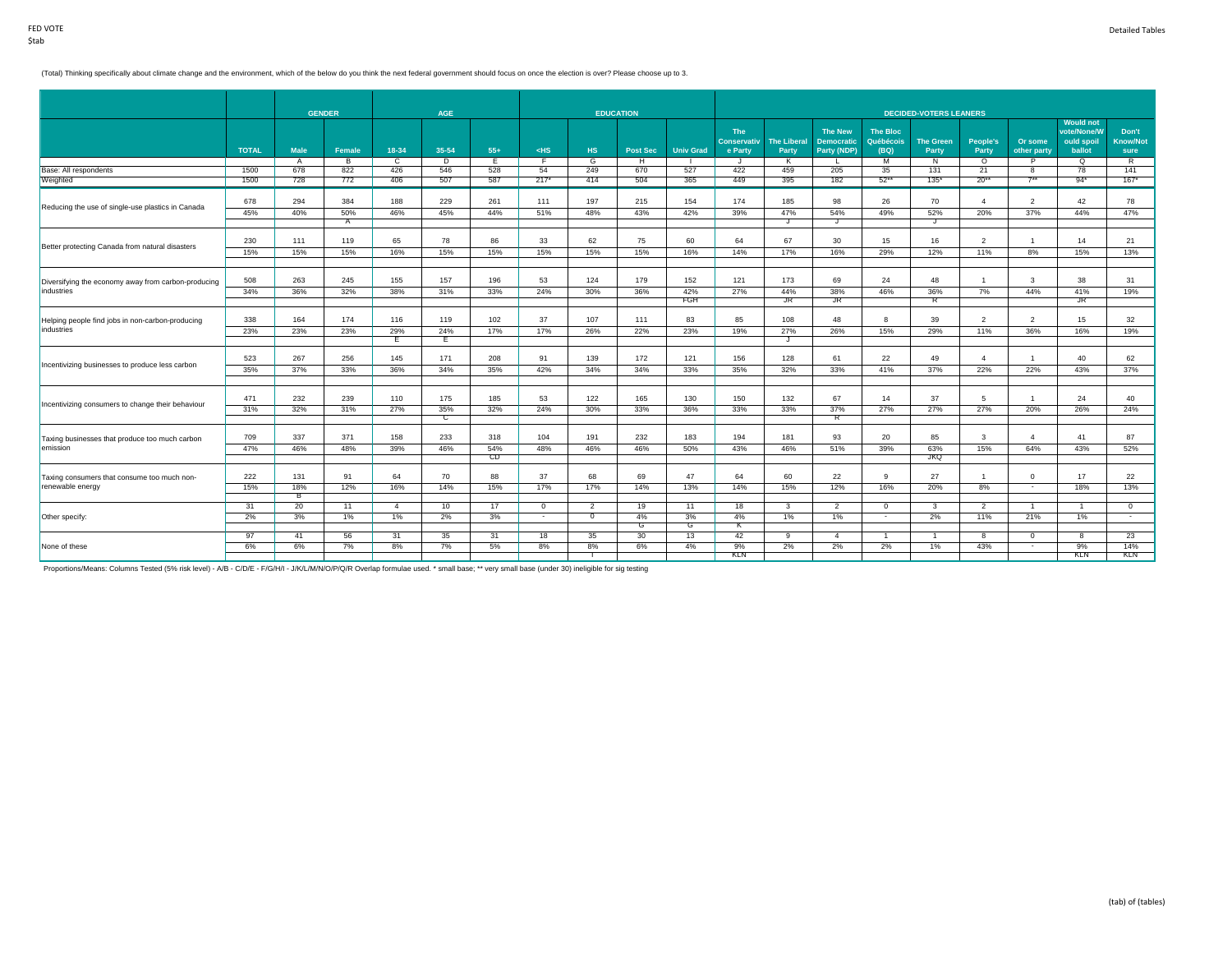# (Most Canadians will pay more as a result of a national carbon tax) Please answer True or False to the following statements about climate change and carbon taxes:

|                       |              |             | <b>GENDER</b> |       | <b>AGE</b> |       |        |              | <b>EDUCATION</b> |                  |                                      |                             |                                             |                               | <b>DECIDED-VOTERS LEANERS</b> |                   |                        |                                                         |                                  |
|-----------------------|--------------|-------------|---------------|-------|------------|-------|--------|--------------|------------------|------------------|--------------------------------------|-----------------------------|---------------------------------------------|-------------------------------|-------------------------------|-------------------|------------------------|---------------------------------------------------------|----------------------------------|
|                       | <b>TOTAL</b> | <b>Male</b> | Female        | 18-34 | 35-54      | $55+$ | $<$ HS | HS.          | <b>Post Sec</b>  | <b>Univ Grad</b> | The<br><b>Conservativ</b><br>e Party | <b>The Liberal</b><br>Party | The New<br><b>Democratic</b><br>Party (NDP) | The Bloc<br>Québécois<br>(BQ) | <b>The Green</b><br>Party     | People's<br>Party | Or some<br>other party | <b>Would not</b><br>vote/None/W<br>ould spoil<br>ballot | Don't<br><b>Know/Not</b><br>sure |
|                       |              |             | - 15          | ◡     | $\cup$     |       |        | $\mathbf{G}$ | н.               |                  |                                      |                             |                                             | м                             | $\mathbf{N}$                  | $\circ$           |                        | Q                                                       |                                  |
| Base: All respondents | 1500         | 678         | 822           | 426   | 546        | 528   | 54     | 249          | 670              | 527              | 422                                  | 459                         | 205                                         | 35                            | 131                           | 21                | - 6                    | 78                                                      | 141                              |
| Weighted              | 1500         | 728         | 772           | 406   | 507        | 587   | $217*$ | 414          | 504              | 365              | 449                                  | 395                         | 182                                         | $52***$                       | $135*$                        | $20**$            | $7 + 4$                | $94*$                                                   | $167*$                           |
|                       | 962          | 487         | 475           | 237   | 328        | 397   | 148    | 270          | 330              | 214              | 356                                  | 211                         | 106                                         | 28                            | 84                            | 17                |                        | 56                                                      | 100                              |
| True                  | 64%          | 67%         | 62%           | 58%   | 65%        | 68%   | 68%    | 65%          | 65%              | 59%              | 79%                                  | 53%                         | 58%                                         | 53%                           | 62%                           | 86%               | 75%                    | 60%                                                     | 60%                              |
|                       |              |             |               |       |            | ◡     |        |              |                  |                  | <b>KLNOR</b>                         |                             |                                             |                               |                               |                   |                        |                                                         |                                  |
|                       | 251          | 144         | 107           | 73    | 72         | 106   | 40     | 48           | 83               | 80               | 50                                   | 102                         | 33                                          |                               | 33 <sup>2</sup>               |                   |                        | 11                                                      | 12                               |
| False                 | 17%          | 20%         | 14%           | 18%   | 14%        | 18%   | 18%    | 11%          | 16%              | 22%              | 11%                                  | 26%                         | 18%                                         | 18%                           | 24%                           | 7%                |                        | 12%                                                     | 70I                              |
|                       |              |             |               |       |            |       |        |              |                  | GH               |                                      | <b>JQR</b>                  | JR                                          |                               | JR.                           |                   |                        |                                                         |                                  |
|                       | 287          | 98          | 189           | 96    | 107        | 84    | 29     | 96           | 91               |                  | 43                                   | 82                          | 43                                          | 15                            | 18                            |                   | -                      | 27                                                      | 55                               |
| Don't know            | 19%          | 13%         | 25%           | 24%   | 21%        | 14%   | 13%    | 23%          | 18%              | 19%              | 10%                                  | 21%                         | 24%                                         | 29%                           | 13%                           | 7%                | 25%                    | 29%                                                     | 33%                              |
|                       |              |             |               |       |            |       |        |              |                  |                  |                                      |                             |                                             |                               |                               |                   |                        | JN                                                      | <b>JKN</b>                       |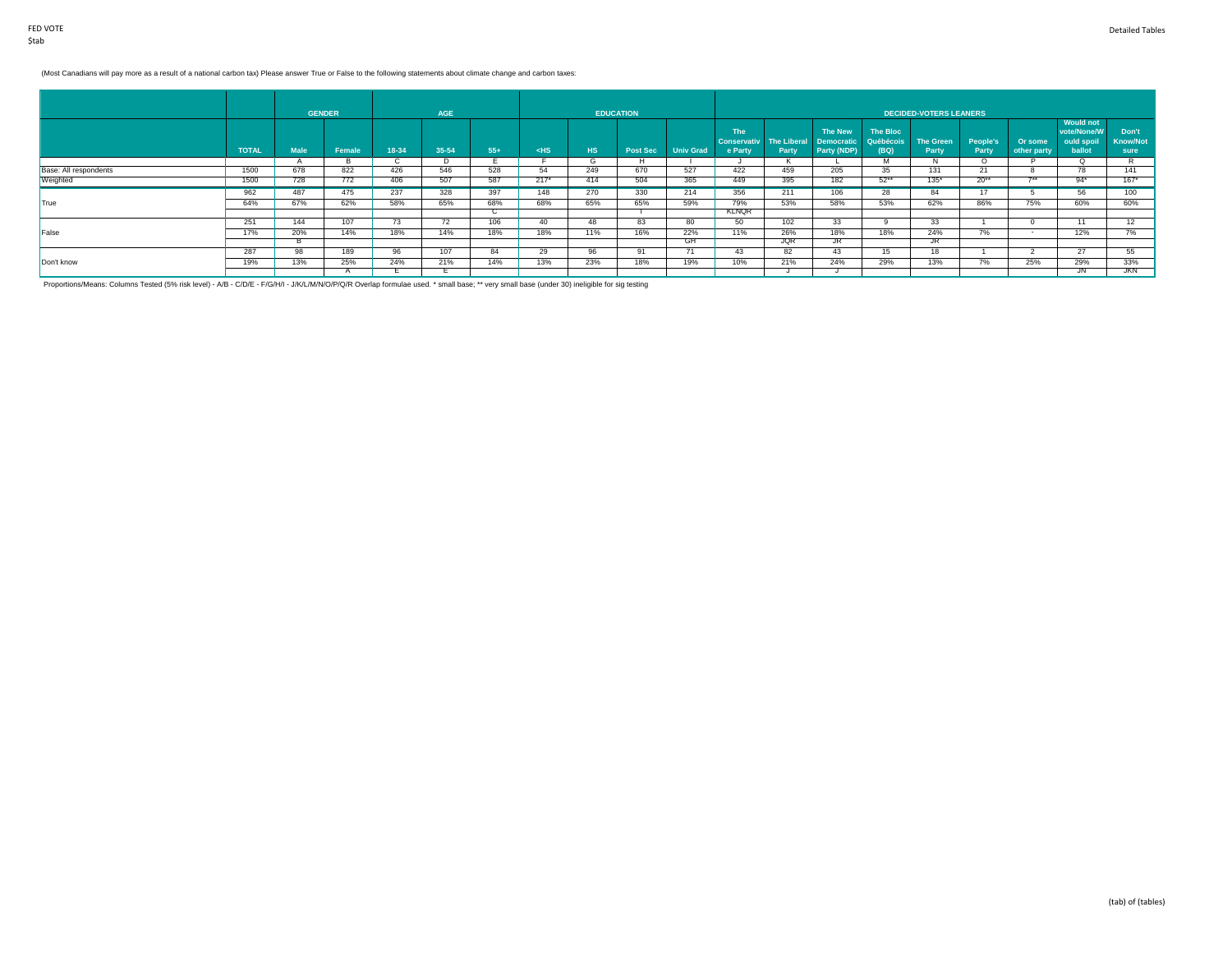# (My province currently has a carbon-tax in place) Please answer True or False to the following statements about climate change and carbon taxes:

|                       |              |             | <b>GENDER</b> |       | AGE   |           |        |            | <b>EDUCATION</b> |                  |                                             |                             |                                             |                               | DECIDED-VOTERS LEANERS    |                   |                        |                                                         |                                  |
|-----------------------|--------------|-------------|---------------|-------|-------|-----------|--------|------------|------------------|------------------|---------------------------------------------|-----------------------------|---------------------------------------------|-------------------------------|---------------------------|-------------------|------------------------|---------------------------------------------------------|----------------------------------|
|                       | <b>TOTAL</b> | <b>Male</b> | Female        | 18-34 | 35-54 | $55+$     | $<$ HS | <b>THS</b> | <b>Post Sec</b>  | <b>Univ Grad</b> | <b>The</b><br><b>Conservativ</b><br>e Party | <b>The Liberal</b><br>Party | The New<br><b>Democratic</b><br>Party (NDP) | The Bloc<br>Québécois<br>(BQ) | <b>The Green</b><br>Party | People's<br>Party | Or some<br>other party | <b>Would not</b><br>vote/None/W<br>ould spoil<br>ballot | Don't<br><b>Know/Not</b><br>sure |
|                       |              |             |               |       |       |           |        | G          |                  |                  |                                             |                             |                                             |                               |                           |                   |                        |                                                         |                                  |
| Base: All respondents | 1500         | 678         | 822           | 426   | 546   | 528       | 54     | 249        | 670              | 527              | 422                                         | 459                         | 205                                         | -35                           | 131                       | 21                |                        | 78                                                      | 141                              |
| Weighted              | 1500         | 728         | 772           | 406   | 507   | 587       | $217*$ | 414        | 504              | 365              | 449                                         | 395                         | 182                                         | $52***$                       | $135*$                    | $20**$            | $7 + 1$                | $94*$                                                   | $167*$                           |
|                       | 722          | 371         | 351           | 182   | 222   | 318       | 101    | 200        | 253              | 168              | 253                                         | 180                         | 89                                          |                               | 72                        |                   |                        | 22                                                      | 66                               |
| True                  | 48%          | 51%         | 46%           | 45%   | 44%   | 54%       | 47%    | 48%        | 50%              | 46%              | 56%                                         | 46%                         | 49%                                         | 59%                           | 53%                       | 41%               | 13%                    | 24%                                                     | 39%                              |
|                       |              |             |               |       |       | <b>CD</b> |        |            |                  |                  | <b>KQR</b>                                  | Q                           | Q                                           |                               | Q                         |                   |                        |                                                         |                                  |
|                       | 374          | 219         | 156           | 83    | 144   | 148       | 60     | 71         | 130              | 114              | 124                                         | 105                         | 37                                          | 10                            | 35 <sup>5</sup>           |                   |                        | 34                                                      | 22                               |
| False                 | 25%          | 30%         | 20%           | 20%   | 28%   | 25%       | 28%    | 17%        | 26%              | 31%              | 28%                                         | 27%                         | 21%                                         | 19%                           | 26%                       | 18%               | 54%                    | 36%                                                     | 13%                              |
|                       |              |             |               |       | ◡     |           |        |            | G                | $\sim$           |                                             |                             |                                             |                               |                           |                   |                        | LR                                                      |                                  |
|                       | 404          | 139         | 264           | 141   | 142   | 120       | 56     | 142        | 121              | 84               | 72                                          | 110                         | 56                                          |                               | 28                        | 8                 |                        | 38                                                      | 79                               |
| Don't know            | 27%          | 19%         | 34%           | 35%   | 28%   | 21%       | 26%    | 34%        | 24%              | 23%              | 16%                                         | 28%                         | 31%                                         | 22%                           | 21%                       | 40%               | 33%                    | 40%                                                     | 47%                              |
|                       |              |             |               |       |       |           |        |            |                  |                  |                                             |                             |                                             |                               |                           |                   |                        | JN                                                      | <b>JKLN</b>                      |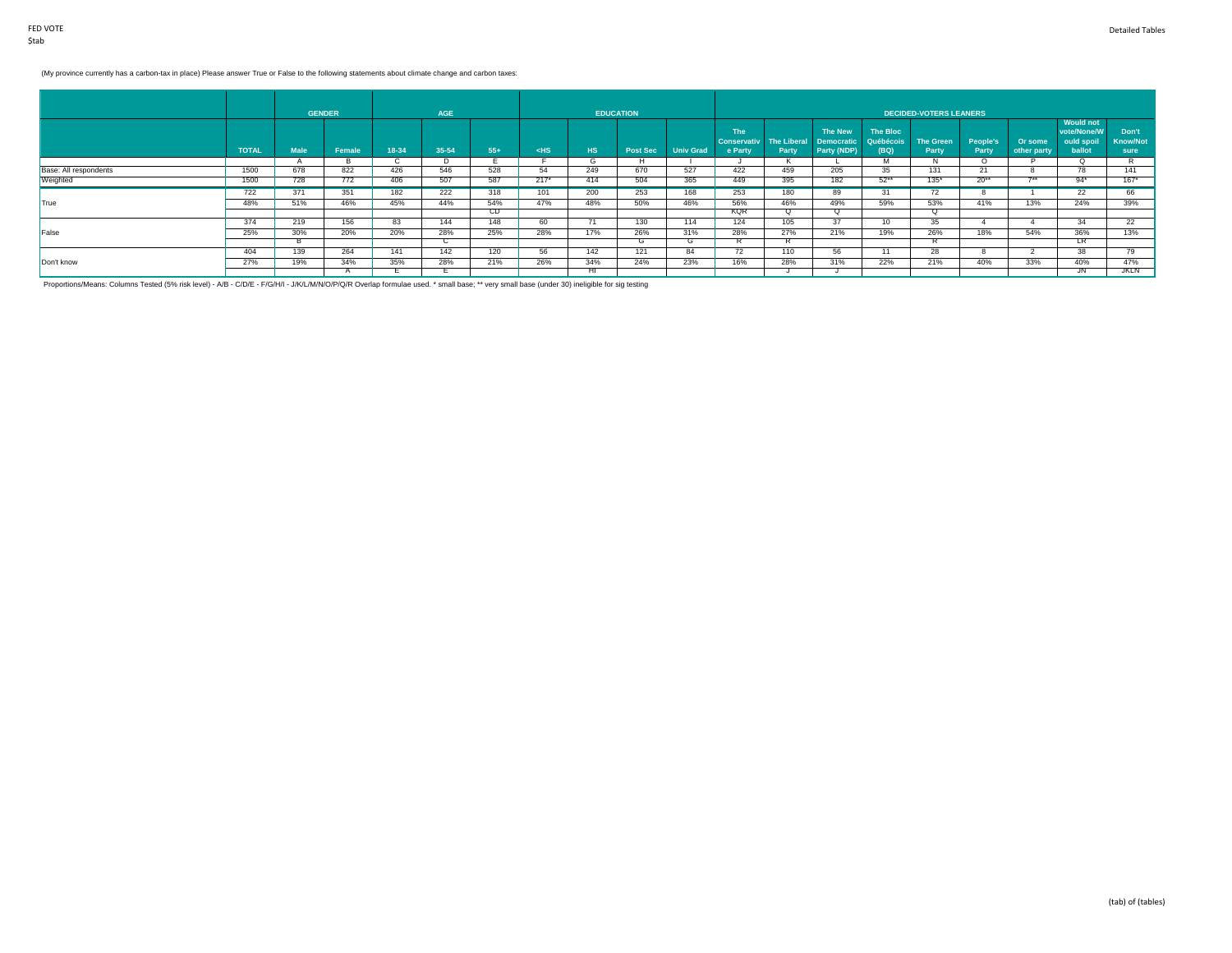# (Canada is the highest producer of carbon, per capita, in the world) Please answer True or False to the following statements about climate change and carbon taxes:

|                       |              |             | <b>GENDER</b> |       | AGE   |       |        |            | <b>EDUCATION</b> |                  |                                             |                             |                              |                       | DECIDED-VOTERS LEANERS |                   |             |                                                         |                          |
|-----------------------|--------------|-------------|---------------|-------|-------|-------|--------|------------|------------------|------------------|---------------------------------------------|-----------------------------|------------------------------|-----------------------|------------------------|-------------------|-------------|---------------------------------------------------------|--------------------------|
|                       | <b>TOTAL</b> | <b>Male</b> | Female        | 18-34 | 35-54 | $55+$ | $<$ HS | <b>THS</b> |                  | <b>Univ Grad</b> | <b>The</b><br><b>Conservativ</b><br>e Party | <b>The Liberal</b><br>Party | The New<br><b>Democratic</b> | The Bloc<br>Québécois | <b>The Green</b>       | People's<br>Party | Or some     | <b>Would not</b><br>vote/None/W<br>ould spoil<br>ballot | Don't<br><b>Know/Not</b> |
|                       |              |             |               |       |       |       |        |            | <b>Post Sec</b>  |                  |                                             |                             | Party (NDP)                  | (BQ)                  | Party                  |                   | other party |                                                         | sure                     |
|                       |              |             |               |       |       |       |        | G          |                  |                  |                                             |                             |                              |                       |                        |                   |             |                                                         |                          |
| Base: All respondents | 1500         | 678         | 822           | 426   | 546   | 528   | 54     | 249        | 670              | 527              | 422                                         | 459                         | 205                          | -35                   | 131                    | 21                |             | 78                                                      | 141                      |
| Weighted              | 1500         | 728         | 772           | 406   | 507   | 587   | $217*$ | 414        | 504              | 365              | 449                                         | 395                         | 182                          | $52***$               | $135*$                 | $20**$            | $7 + 1$     | $94*$                                                   | $167*$                   |
|                       | 188          | 102         | 86            | 50    | 65    | 74    | 30     | 45         | 59               | 55               | 53                                          | 54                          | 20                           |                       | 30                     |                   |             | 11                                                      | 10 <sup>1</sup>          |
| True                  | 13%          | 14%         | 11%           | 12%   | 13%   | 13%   | 14%    | 11%        | 12%              | 15%              | 12%                                         | 14%                         | 11%                          | 15%                   | 22%                    | 10%               | 21%         | 12%                                                     | 6%                       |
|                       |              |             |               |       |       |       |        |            |                  |                  |                                             | в.                          |                              |                       | <b>JLR</b>             |                   |             |                                                         |                          |
|                       | 809          | 434         | 374           | 211   | 280   | 317   | 125    | 205        | 274              | 204              | 285                                         | 220                         | 91                           | $4 -$                 | 73                     |                   |             | 40                                                      | 70                       |
| False                 | 54%          | 60%         | 48%           | 52%   | 55%   | 54%   | 58%    | 50%        | 54%              | 56%              | 64%                                         | 56%                         | 50%                          | 32%                   | 54%                    | 48%               | 43%         | 42%                                                     | 42%                      |
|                       |              |             |               |       |       |       |        |            |                  |                  | LQR                                         |                             |                              |                       |                        |                   |             |                                                         |                          |
|                       | 503          | 192         | 311           | 145   | 162   | 195   | 62     | 163        | 171              | 107              | 111                                         | 122                         | $\sqrt{1}$                   | 28                    | 31                     | 8                 |             | 43                                                      | $\Omega$                 |
| Don't know            | 34%          | 26%         | 40%           | 36%   | 32%   | 33%   | 29%    | 39%        | 34%              | 29%              | 25%                                         | 31%                         | 39%                          | 53%                   | 23%                    | 42%               | 36%         | 46%                                                     | 52%                      |
|                       |              |             |               |       |       |       |        |            |                  |                  |                                             |                             |                              |                       |                        |                   |             | <b>JKN</b>                                              | <b>JKN</b>               |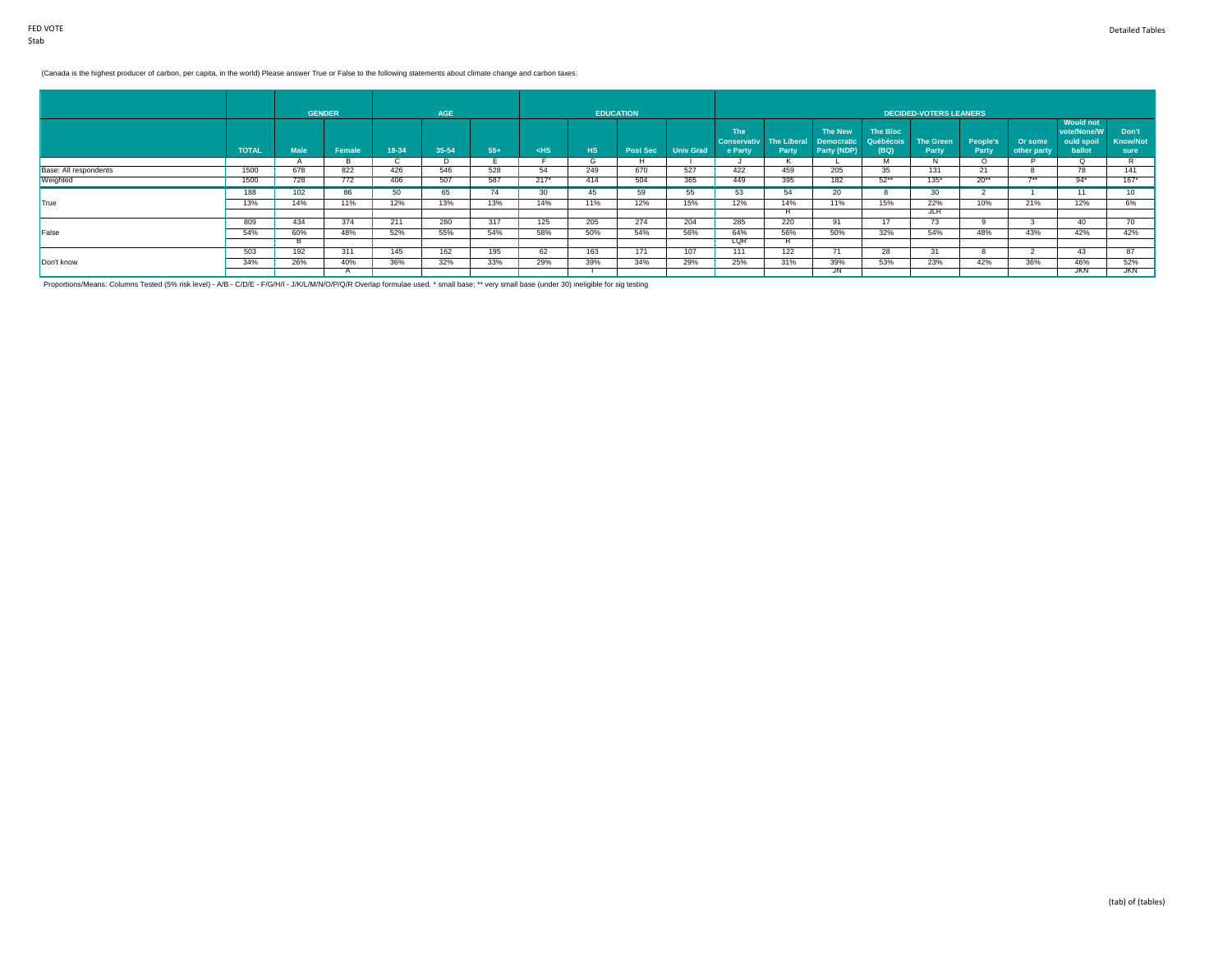# (A warmer average climate means more fresh water for Canada) Please answer True or False to the following statements about climate change and carbon taxes:

|                       |              |                | <b>GENDER</b> |       | <b>AGE</b> |       |        |     | <b>EDUCATION</b> |                  |                               |       |                                       |                   | <b>DECIDED-VOTERS LEANERS</b> |                   |                        |                                 |                         |
|-----------------------|--------------|----------------|---------------|-------|------------|-------|--------|-----|------------------|------------------|-------------------------------|-------|---------------------------------------|-------------------|-------------------------------|-------------------|------------------------|---------------------------------|-------------------------|
|                       |              |                |               |       |            |       |        |     |                  |                  | <b>The</b>                    |       | The New                               | The Bloc          |                               |                   |                        | <b>Would not</b><br>vote/None/W | Don't                   |
|                       | <b>TOTAL</b> | <b>Male</b>    | Female        | 18-34 | $35 - 54$  | $55+$ | $<$ HS | HS. | <b>Post Sec</b>  | <b>Univ Grad</b> | <b>Conservativ</b><br>e Party | Party | The Liberal Democratic<br>Party (NDP) | Québécois<br>(BQ) | <b>The Green</b><br>Party     | People's<br>Party | Or some<br>other party | ould spoil<br>ballot            | <b>Know/Not</b><br>sure |
|                       |              | $\overline{ }$ |               |       | υ          |       |        | G   |                  |                  |                               |       |                                       | M                 | $\mathbf{A}$                  |                   |                        |                                 |                         |
| Base: All respondents | 1500         | 678            | 822           | 426   | 546        | 528   | 54     | 249 | 670              | 527              | 422                           | 459   | 205                                   | -35               | 131                           | 21                |                        |                                 | 141                     |
| Weighted              | 1500         | 728            | 772           | 406   | 507        | 587   | $217*$ | 414 | 504              | 365              | 449                           | 395   | 182                                   | $52***$           | $135*$                        | $20**$            | $7**$                  | $94*$                           | $167*$                  |
|                       | 208          | 111            | -97           |       | 59         | 82    | 26     | ,,, | 61               | 52               | 61                            | 68    | 27                                    | 10                | 18                            |                   |                        | 13                              |                         |
| <b>True</b>           | 14%          | 15%            | 13%           | 17%   | 12%        | 14%   | 12%    | 17% | 12%              | 14%              | 13%                           | 17%   | 15%                                   | 19%               | 13%                           | 19%               | 11%                    | 14%                             | 4%                      |
|                       |              |                |               |       |            |       |        |     |                  |                  |                               | в.    |                                       |                   | $\mathbf{L}$                  |                   |                        |                                 |                         |
|                       | 820          | 420            | 400           | 206   | 278        | 335   | 120    | 207 | 281              | 212              | 232                           | 219   | 102                                   | 33                | 83                            | õ                 | - 63                   | 46                              | 90                      |
| False                 | 55%          | 58%            | 52%           | 51%   | 55%        | 57%   | 56%    | 50% | 56%              | 58%              | 52%                           | 55%   | 56%                                   | 64%               | 61%                           | 43%               | 89%                    | 49%                             | 54%                     |
|                       |              |                |               |       |            |       |        |     |                  | G                |                               |       |                                       |                   |                               |                   |                        |                                 |                         |
|                       | 473          | 197            | 275           | 132   | 171        | 170   |        | 137 | 162              | 102              | 157                           | 108   | -52                                   |                   | 34                            | 8                 |                        | 34                              |                         |
| Don't know            | 32%          | 27%            | 36%           | 33%   | 34%        | 29%   | 33%    | 33% | 32%              | 28%              | 35%                           | 27%   | 29%                                   | 17%               | 25%                           | 38%               |                        | 37%                             | 42%                     |
|                       |              |                |               |       |            |       |        |     |                  |                  |                               |       |                                       |                   |                               |                   |                        |                                 | KLN T                   |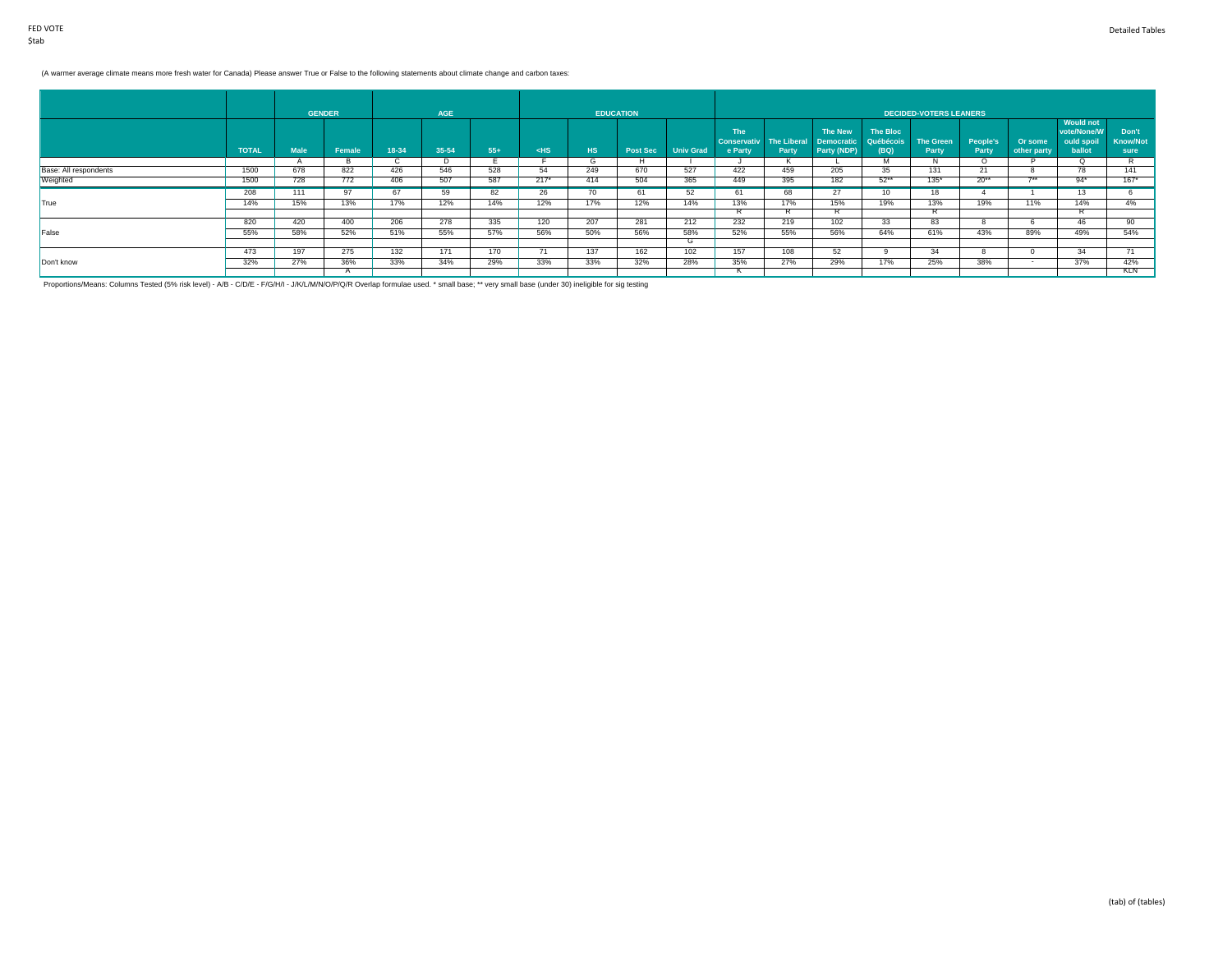# (Canada's rate of climate warming is twice that of the global rate) Please answer True or False to the following statements about climate change and carbon taxes:

|                       |              |             | <b>GENDER</b> |       | <b>AGE</b> |       |        |     | <b>EDUCATION</b> |                  |                                             |                             |                                             |                               | <b>DECIDED-VOTERS LEANERS</b> |                   |                        |                                                         |                                  |
|-----------------------|--------------|-------------|---------------|-------|------------|-------|--------|-----|------------------|------------------|---------------------------------------------|-----------------------------|---------------------------------------------|-------------------------------|-------------------------------|-------------------|------------------------|---------------------------------------------------------|----------------------------------|
|                       | <b>TOTAL</b> | <b>Male</b> | Female        | 18-34 | 35-54      | $55+$ | $<$ HS | HS. | <b>Post Sec</b>  | <b>Univ Grad</b> | <b>The</b><br><b>Conservativ</b><br>e Party | <b>The Liberal</b><br>Party | The New<br><b>Democratic</b><br>Party (NDP) | The Bloc<br>Québécois<br>(BQ) | <b>The Green</b><br>Party     | People's<br>Party | Or some<br>other party | <b>Would not</b><br>vote/None/W<br>ould spoil<br>ballot | Don't<br><b>Know/Not</b><br>sure |
|                       |              |             |               | ι.    | $\cup$     |       |        | G   |                  |                  |                                             |                             |                                             |                               | IV.                           | $\Omega$          |                        |                                                         |                                  |
| Base: All respondents | 1500         | 678         | 822           | 426   | 546        | 528   | 54     | 249 | 670              | 527              | 422                                         | 459                         | 205                                         | 35                            | 131                           | 21                | ີ                      | 78                                                      | 141                              |
| Weighted              | 1500         | 728         | 772           | 406   | 507        | 587   | $217*$ | 414 | 504              | 365              | 449                                         | 395                         | 182                                         | $52***$                       | $135*$                        | $20**$            | $7+$                   | $94*$                                                   | $167*$                           |
|                       | 313          | 167         | 146           | 89    | 105        | 118   | 26     | 88  | 93               | 105              | 74                                          | 116                         | 39                                          | 14                            | 32                            |                   |                        | 15                                                      | 20 <sup>2</sup>                  |
| True                  | 21%          | 23%         | 19%           | 22%   | 21%        | 20%   | 12%    | 21% | 18%              | 29%              | 16%                                         | 29%                         | 22%                                         | 27%                           | 24%                           | 2%                | 28%                    | 17%                                                     | 12%                              |
|                       |              |             |               |       |            |       |        |     |                  | FGH              |                                             | <b>JQR</b>                  |                                             |                               |                               |                   |                        |                                                         |                                  |
|                       | 591          | 347         | 244           | 138   | 191        | 262   | 108    | 155 | 205              | 123              | 241                                         | 136                         | 47                                          | 20                            | 49                            | 10                |                        | 29                                                      | 59                               |
| False                 | 39%          | 48%         | 32%           | 34%   | 38%        | 45%   | 50%    | 37% | 41%              | 34%              | 54%                                         | 34%                         | 26%                                         | 38%                           | 36%                           | 49%               | 24%                    | 31%                                                     | 35%                              |
|                       |              |             |               |       |            |       |        |     |                  |                  | KLNQR                                       |                             |                                             |                               |                               |                   |                        |                                                         |                                  |
|                       | 596          | 215         | 382           | 179   | 211        | 206   | 82     | 171 | 206              | 137              | 135                                         | 143                         | 95                                          | 19                            | 54                            | 10                |                        | 49                                                      | $\Omega$                         |
| Don't know            | 40%          | 29%         | 49%           | 44%   | 42%        | 35%   | 38%    | 41% | 41%              | 38%              | 30%                                         | 36%                         | 53%                                         | 35%                           | 40%                           | 49%               | 48%                    | 53%                                                     | 53%                              |
|                       |              |             |               |       |            |       |        |     |                  |                  |                                             |                             |                                             |                               |                               |                   |                        | JN                                                      |                                  |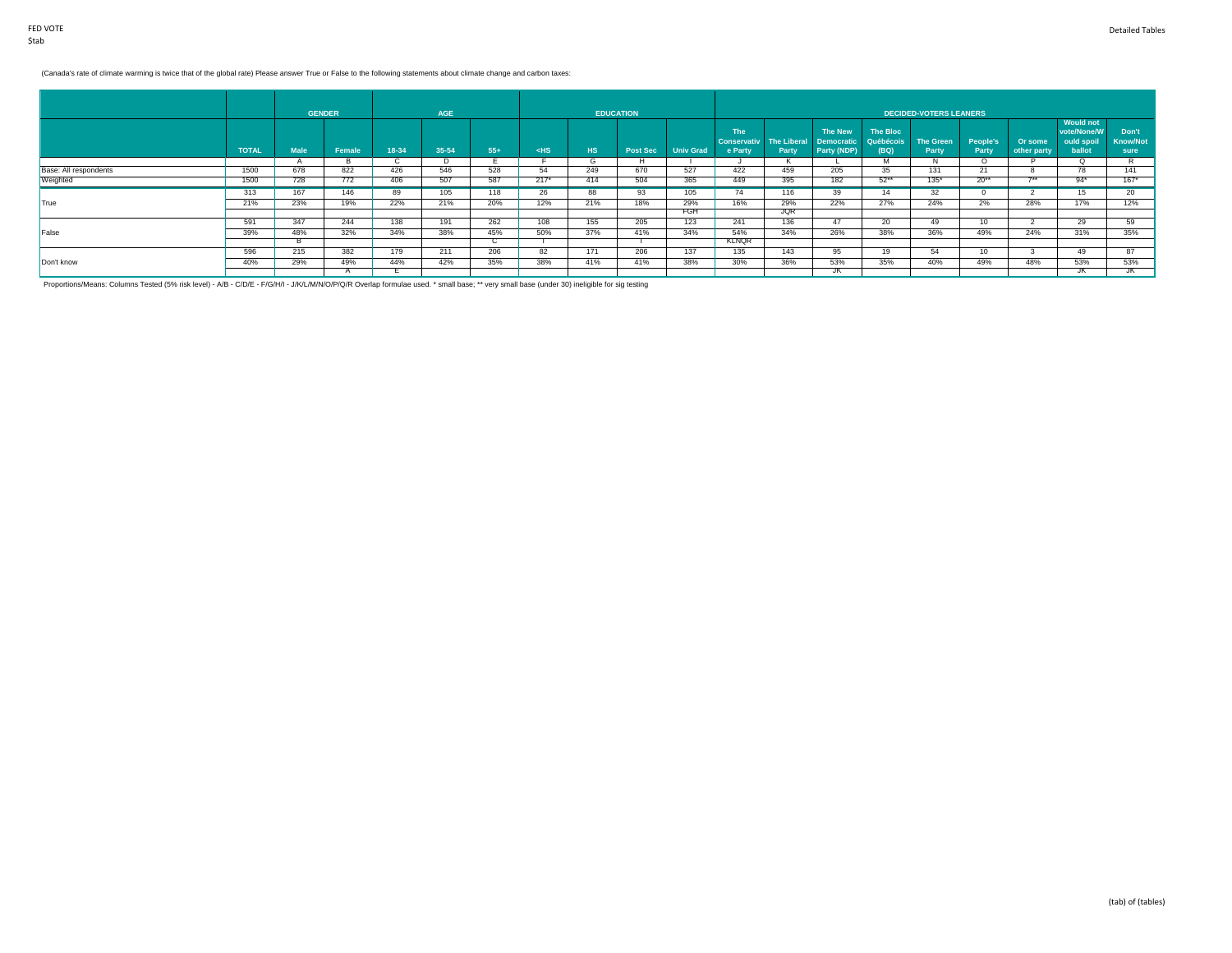### (Canada needs to do more than it is currently doing to address climate change) To what extent do you agree or disagree with the following:

| Or some     | <b>Would not</b><br>vote/None/W<br>Don't      |
|-------------|-----------------------------------------------|
|             |                                               |
|             | <b>Know/Not</b><br>ould spoil                 |
| other party | ballot<br>sure                                |
|             | R<br>O                                        |
|             | 141<br>78                                     |
|             | $167*$<br>$94*$                               |
|             | 50<br>27                                      |
| 62%         | 30%<br>29%                                    |
|             |                                               |
|             | 86<br>47                                      |
|             | 52%<br>50%                                    |
|             | N                                             |
|             | 25<br>16                                      |
|             | 15%<br>17%                                    |
|             |                                               |
|             | 6                                             |
|             | 4%<br>4%                                      |
|             |                                               |
|             | 136<br>74                                     |
|             |                                               |
|             | 82%<br>79%                                    |
|             | 31<br>20                                      |
|             |                                               |
|             | 18%<br>21%                                    |
|             | $7**$<br>18%<br>12%<br>8%<br>-5<br>80%<br>20% |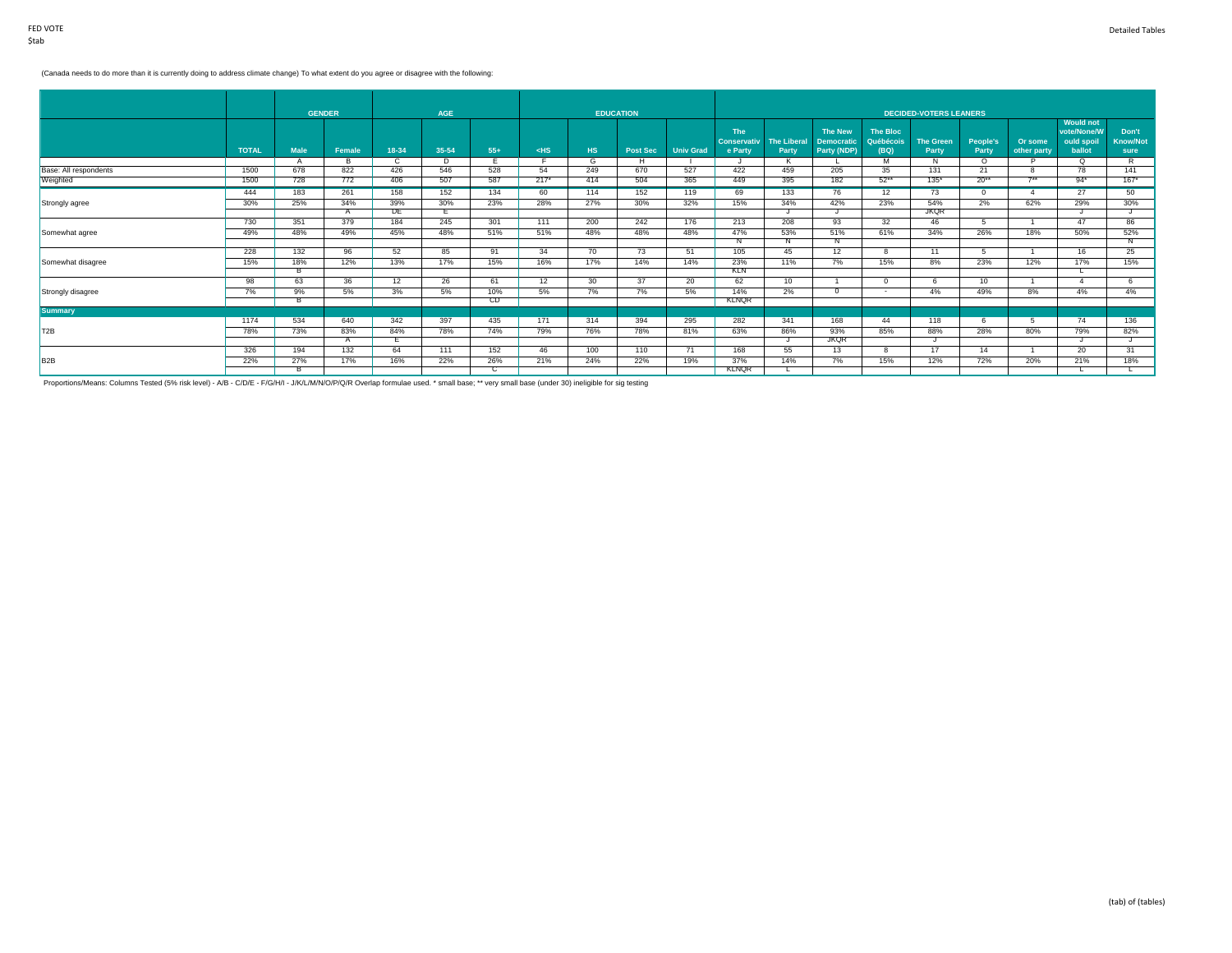# (People who talk about climate change are overreacting) To what extent do you agree or disagree with the following:

|                       |              |                | <b>GENDER</b> |       | <b>AGE</b> |           |        |     | <b>EDUCATION</b> |                  |                                  |                    |                                     |                              | <b>DECIDED-VOTERS LEANERS</b> |            |              |                                               |                          |
|-----------------------|--------------|----------------|---------------|-------|------------|-----------|--------|-----|------------------|------------------|----------------------------------|--------------------|-------------------------------------|------------------------------|-------------------------------|------------|--------------|-----------------------------------------------|--------------------------|
|                       |              |                |               |       |            |           |        |     |                  |                  | <b>The</b><br><b>Conservativ</b> | <b>The Liberal</b> | <b>The New</b><br><b>Democratic</b> | <b>The Bloc</b><br>Québécois | <b>The Green</b>              | People's   | Or some      | <b>Would not</b><br>vote/None/W<br>ould spoil | Don't<br><b>Know/Not</b> |
|                       | <b>TOTAL</b> | <b>Male</b>    | Female        | 18-34 | 35-54      | $55+$     | $<$ HS | HS. | <b>Post Sec</b>  | <b>Univ Grad</b> | e Party                          | Party              | Party (NDP)                         | (BQ)                         | Party                         | Party      | other party  | ballot                                        | sure                     |
|                       |              |                | в             | C.    | D.         |           |        | G   | Н.               |                  |                                  |                    |                                     | м                            | N.                            | O.         |              | $\Omega$                                      | R                        |
| Base: All respondents | 1500         | 678            | 822           | 426   | 546        | 528       | 54     | 249 | 670              | 527              | 422                              | 459                | 205                                 | 35                           | 131                           | 21         | $7**$        | 78                                            | 141                      |
| Weighted              | 1500         | 728            | 772           | 406   | 507        | 587       | $217*$ | 414 | 504              | 365              | 449                              | 395                | 182                                 | $52**$                       | $135*$                        | $20**$     |              | $94*$                                         | $167*$                   |
|                       | 155          | 100            | 55            | 34    | 51         | 71        | 31     | 45  | 47               | 34               | 78                               | 33 <sup>2</sup>    | $\mathcal{R}$                       |                              |                               | $^{\circ}$ |              | 11                                            | 12                       |
| Strongly agree        | 10%          | 14%            | 7%            | 8%    | 10%        | 12%       | 14%    | 11% | 9%               | 9%               | 17%                              | 8%                 | 2%                                  | 2%                           | 5%                            | 48%        | 8%           | 12%                                           | 7%                       |
|                       |              | $\overline{B}$ |               |       |            |           |        |     |                  |                  | <b>KLNR</b>                      |                    |                                     |                              |                               |            |              |                                               |                          |
|                       | 319          | 180            | 139           | 71    | 114        | 135       | 35     | 101 | 111              | 71               | 134                              | 71                 | 25                                  | 21                           | 10                            |            | $\Omega$     | 13                                            | 39                       |
| Somewhat agree        | 21%          | 25%            | 18%           | 17%   | 22%        | 23%       | 16%    | 24% | 22%              | 20%              | 30%                              | 18%                | 14%                                 | 39%                          | 7%                            | 35%        | $\sim$       | 14%                                           | 24%                      |
|                       |              | B              |               |       |            |           |        |     |                  |                  | <b>KLNQ</b>                      |                    |                                     |                              |                               |            |              |                                               | Ν                        |
|                       | 465          | 222            | 243           | 119   | 160        | 186       | 72     | 139 | 154              | 99               | 137                              | 119                | 53                                  | 16                           | 35                            |            |              | 44                                            | 56                       |
| Somewhat disagree     | 31%          | 30%            | 31%           | 29%   | 31%        | 32%       | 33%    | 34% | 31%              | 27%              | 31%                              | 30%                | 29%                                 | 31%                          | 26%                           | 13%        | 30%          | 47%                                           | 34%                      |
|                       |              |                |               |       |            |           |        |     |                  |                  |                                  |                    |                                     |                              |                               |            |              | <b>JKLN</b>                                   |                          |
|                       | 561          | 227            | 334           | 183   | 183        | 195       | 79     | 129 | 192              | 161              | 100                              | 173                | 100                                 | 15                           | 83                            |            | $\mathbf{A}$ | 26                                            | 59                       |
| Strongly disagree     | 37%          | 31%            | 43%           | 45%   | 36%        | 33%       | 36%    | 31% | 38%              | 44%              | 22%                              | 44%                | 55%                                 | 28%                          | 62%                           | 4%         | 62%          | 27%                                           | 36%                      |
|                       |              |                |               | DE    |            |           |        |     |                  | GH               |                                  | JQ                 | <b>JKQR</b>                         |                              | <b>JKQR</b>                   |            |              |                                               |                          |
| <b>Summary</b>        |              |                |               |       |            |           |        |     |                  |                  |                                  |                    |                                     |                              | 17                            |            |              |                                               |                          |
|                       | 475          | 280            | 194           | 104   | 165        | 206       | 66     | 146 | 158              | 105              | 212                              | 104                | 28                                  | 22                           |                               | 16         |              | 24                                            | 51                       |
| T2B                   | 32%          | 38%            | 25%           | 26%   | 32%        | 35%       | 30%    | 35% | 31%              | 29%              | 47%<br><b>KLNOR</b>              | 26%<br>T.N         | 16%                                 | 41%                          | 13%                           | 83%        | 8%           | 26%                                           | 31%<br><b>IN</b>         |
|                       | 1025         | 448            | 577           | 302   | 343        | C.<br>381 | 151    | 268 | 346              | 260              | 238                              | 292                | 153                                 | 31                           | 118                           |            | -6           | 69                                            | 115                      |
|                       |              |                |               |       |            |           |        |     |                  |                  |                                  |                    |                                     |                              |                               |            |              |                                               |                          |
| B <sub>2</sub> B      | 68%          | 62%            | 75%           | 74%   | 68%        | 65%       | 70%    | 65% | 69%              | 71%              | 53%                              | 74%                | 84%<br><b>JKR</b>                   | 59%                          | 87%<br><b>JKR</b>             | 17%        | 92%          | 74%                                           | 69%                      |
|                       |              |                |               | E.    |            |           |        |     |                  |                  |                                  |                    |                                     |                              |                               |            |              |                                               |                          |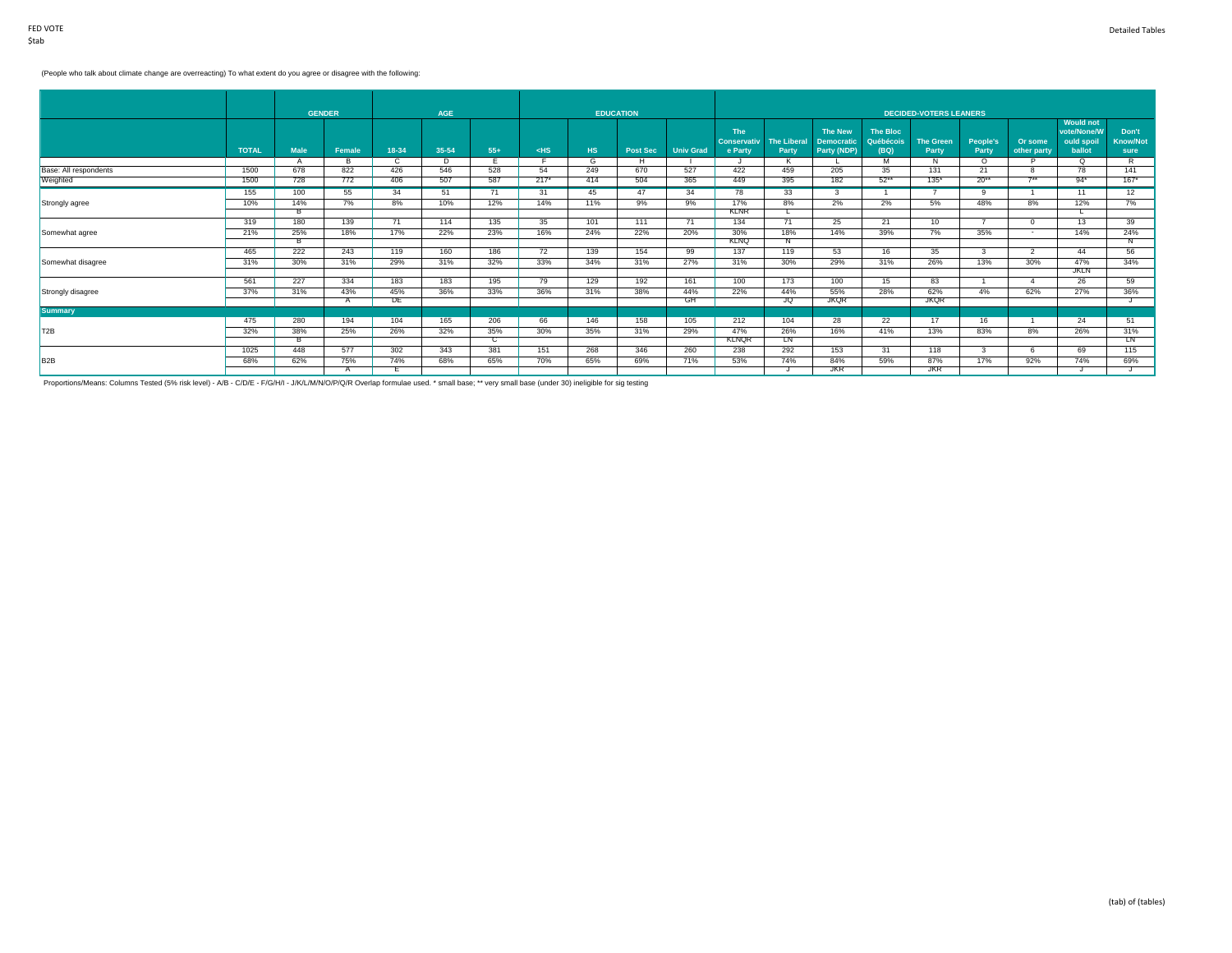#### (Since Canada is a relatively small contributor to the world's pollution, there's not much we can do here to make a difference) To what extent do you agree or disagree with the followin

|                       |              | <b>GENDER</b> |          |       | AGE   |       |        |                | <b>EDUCATION</b> |                  |                                             |                             |                                                    |                               | <b>DECIDED-VOTERS LEANERS</b> |                   |                        |                                                         |                                  |
|-----------------------|--------------|---------------|----------|-------|-------|-------|--------|----------------|------------------|------------------|---------------------------------------------|-----------------------------|----------------------------------------------------|-------------------------------|-------------------------------|-------------------|------------------------|---------------------------------------------------------|----------------------------------|
|                       | <b>TOTAL</b> | <b>Male</b>   | Female   | 18-34 | 35-54 | $55+$ | $<$ HS | H <sub>S</sub> | <b>Post Sec</b>  | <b>Univ Grad</b> | <b>The</b><br><b>Conservativ</b><br>e Party | <b>The Liberal</b><br>Party | <b>The New</b><br><b>Democratic</b><br>Party (NDP) | The Bloc<br>Québécois<br>(BQ) | <b>The Green</b><br>Party     | People's<br>Party | Or some<br>other party | <b>Would not</b><br>vote/None/W<br>ould spoil<br>ballot | Don't<br><b>Know/Not</b><br>sure |
|                       |              |               | <b>R</b> |       | D.    |       |        | G              | H                |                  |                                             |                             |                                                    | M                             | N                             | $\Omega$          |                        | $\Omega$                                                | R                                |
| Base: All respondents | 1500         | 678           | 822      | 426   | 546   | 528   | 54     | 249            | 670              | 527              | 422                                         | 459                         | 205                                                | 35                            | 131                           | 21                |                        | 78                                                      | 141                              |
| Weighted              | 1500         | 728           | 772      | 406   | 507   | 587   | $217*$ | 414            | 504              | 365              | 449                                         | 395                         | 182                                                | $52***$                       | $135*$                        | $20**$            | $7**$                  | $94*$                                                   | $167*$                           |
|                       | 114          | 81            | 32       | 20    | 40    | 54    | 11     | 30             | 41               | 32               | 53                                          | 27                          |                                                    |                               |                               |                   | $\Omega$               | ۹                                                       | 5.                               |
| Strongly agree        | 8%           | 11%           | 4%       | 5%    | 8%    | 9%    | 5%     | 7%             | 8%               | 9%               | 12%                                         | 7%                          | 3%                                                 | 4%                            | 6%                            | 24%               | $\sim$                 | 10%                                                     | 3%                               |
|                       |              | $_{\rm B}$    |          |       |       | C.    |        |                |                  |                  | <b>KLR</b>                                  |                             |                                                    |                               |                               |                   |                        |                                                         |                                  |
|                       | 288          | 155           | 134      | 86    | 92    | 111   | 43     | 77             | 102              | 66               | 136                                         | 60                          | 23                                                 | -6                            | 13                            | $\Delta$          | $\Omega$               | 15                                                      | 31                               |
| Somewhat agree        | 19%          | 21%           | 17%      | 21%   | 18%   | 19%   | 20%    | 19%            | 20%              | 18%              | 30%                                         | 15%                         | 13%                                                | 11%                           | 10%                           | 22%               | $\sim$                 | 16%                                                     | 19%                              |
|                       |              |               |          |       |       |       |        |                |                  |                  | <b>KLNQR</b>                                |                             |                                                    |                               |                               |                   |                        |                                                         |                                  |
|                       | 652          | 320           | 332      | 152   | 227   | 272   | 105    | 194            | 206              | 146              | 186                                         | 183                         | 76                                                 | 29                            | 51                            |                   | 2                      | 40                                                      | 79                               |
| Somewhat disagree     | 43%          | 44%           | 43%      | 37%   | 45%   | 46%   | 49%    | 47%            | 41%              | 40%              | 41%                                         | 46%                         | 42%                                                | 55%                           | 38%                           | 28%               | 34%                    | 43%                                                     | 48%                              |
|                       | 447          |               |          | 148   | 149   | C     |        |                |                  |                  |                                             |                             |                                                    |                               |                               |                   |                        |                                                         |                                  |
|                       |              | 173           | 274      |       |       | 150   | 57     | 113            | 155              | 121              | 75                                          | 126                         | 77                                                 | 16                            | 63                            | -5                | $\mathbf{A}$           | 30                                                      | 51                               |
| Strongly disagree     | 30%          | 24%           | 36%      | 37%   | 29%   | 26%   | 26%    | 27%            | 31%              | 33%              | 17%                                         | 32%                         | 43%<br>JK                                          | 31%                           | 46%<br><b>JKR</b>             | 26%               | 66%                    | 32%                                                     | 30%                              |
| <b>Summary</b>        |              |               |          | н.    |       |       |        |                |                  |                  |                                             |                             |                                                    |                               |                               |                   |                        |                                                         |                                  |
|                       | 402          | 236           | 166      | 106   | 131   | 165   | 54     | 107            | 143              | 98               | 189                                         | 87                          | 28                                                 | -8                            | 21                            | $\alpha$          | $\Omega$               | 24                                                      | 36                               |
|                       |              |               |          |       |       |       |        |                |                  |                  |                                             |                             |                                                    |                               |                               |                   | $\sim$                 |                                                         |                                  |
| T2B                   | 27%          | 32%           | 21%      | 26%   | 26%   | 28%   | 25%    | 26%            | 28%              | 27%              | 42%<br><b>KLNOR</b>                         | 22%                         | 15%                                                | 15%                           | 16%                           | 46%               |                        | 26%                                                     | 22%                              |
|                       | 1098         | 492           | 606      | 300   | 376   | 422   | 162    | 307            | 361              | 268              | 261                                         | 309                         | 154                                                | 45                            | 113                           | 11                |                        | 70                                                      | 130                              |
| B <sub>2B</sub>       | 73%          | 68%           | 79%      | 74%   | 74%   | 72%   | 75%    | 74%            | 72%              | 73%              | 58%                                         | 78%                         | 85%                                                | 85%                           | 84%                           | 54%               | 100%                   | 74%                                                     | 78%                              |
|                       |              |               |          |       |       |       |        |                |                  |                  |                                             |                             |                                                    |                               |                               |                   |                        |                                                         |                                  |
|                       |              |               |          |       |       |       |        |                |                  |                  |                                             |                             |                                                    |                               |                               |                   |                        |                                                         |                                  |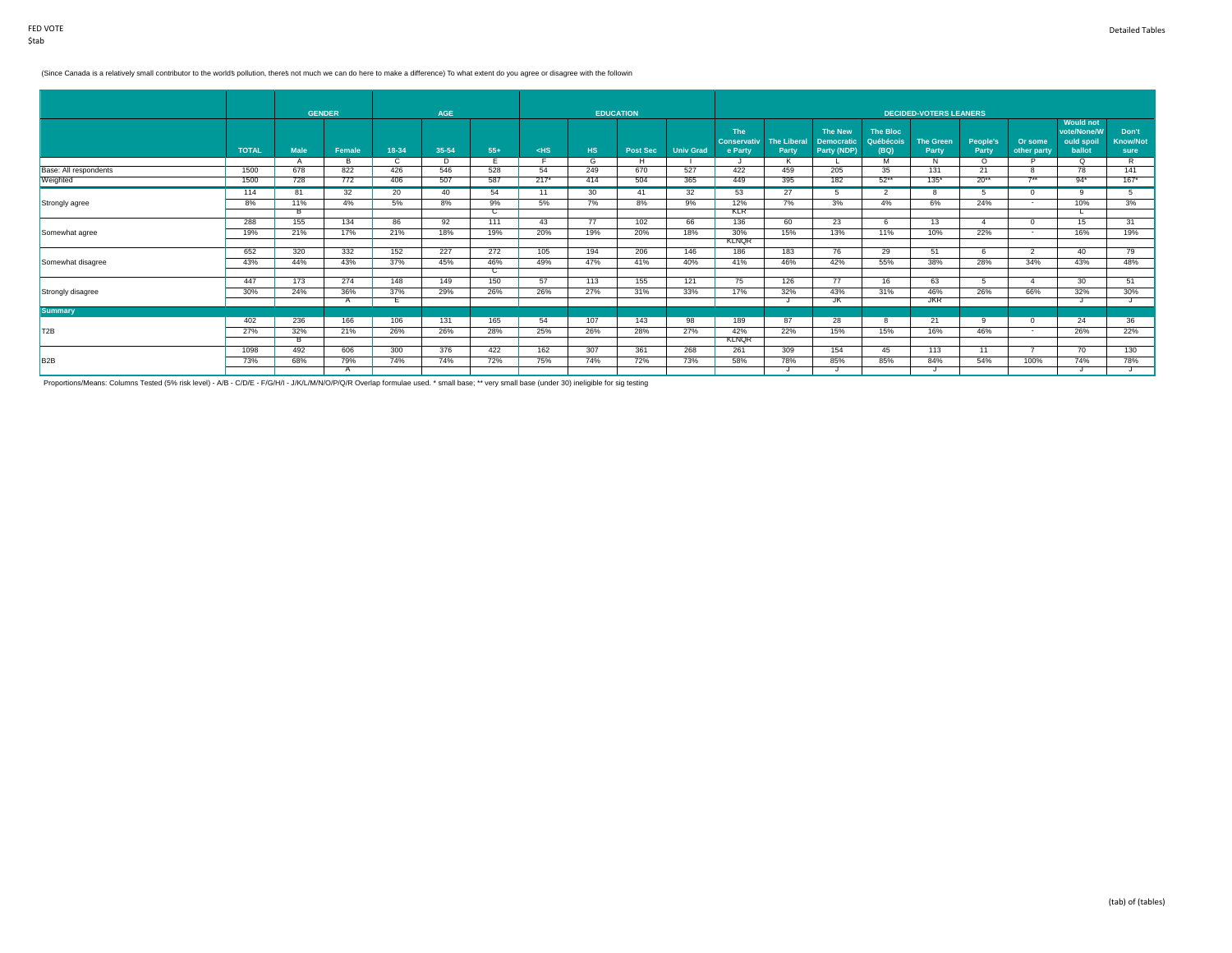## (Canada has an obligation to lead on climate change globally) To what extent do you agree or disagree with the following:

|                       |              | <b>GENDER</b> |        |       | <b>AGE</b> |       |        |           | <b>EDUCATION</b> |                  |                               |                             |                                  |                   | <b>DECIDED-VOTERS LEANERS</b> |                          |                        |                                 |                         |
|-----------------------|--------------|---------------|--------|-------|------------|-------|--------|-----------|------------------|------------------|-------------------------------|-----------------------------|----------------------------------|-------------------|-------------------------------|--------------------------|------------------------|---------------------------------|-------------------------|
|                       |              |               |        |       |            |       |        |           |                  |                  | <b>The</b>                    |                             | <b>The New</b>                   | The Bloc          |                               |                          |                        | <b>Would not</b><br>vote/None/W | Don't                   |
|                       | <b>TOTAL</b> | <b>Male</b>   | Female | 18-34 | 35-54      | $55+$ | $<$ HS | <b>HS</b> | <b>Post Sec</b>  | <b>Univ Grad</b> | <b>Conservativ</b><br>e Party | <b>The Liberal</b><br>Party | <b>Democratic</b><br>Party (NDP) | Québécois<br>(BQ) | <b>The Green</b><br>Party     | <b>People's</b><br>Party | Or some<br>other party | ould spoil<br>ballot            | <b>Know/Not</b><br>sure |
|                       |              |               |        |       | D          |       |        | G         | н                |                  |                               | к                           |                                  | м                 | N                             | $\Omega$                 |                        | O.                              | R                       |
| Base: All respondents | 1500         | 678           | 822    | 426   | 546        | 528   | 54     | 249       | 670              | 527              | 422                           | 459                         | 205                              | 35                | 131                           | 21                       |                        | 78                              | 141                     |
| Weighted              | 1500         | 728           | 772    | 406   | 507        | 587   | $217*$ | 414       | 504              | 365              | 449                           | 395                         | 182                              | $52**$            | $135*$                        | $20**$                   | $7**$                  | $94*$                           | $167*$                  |
|                       | 365          | 155           | 209    | 108   | 134        | 122   | 31     | 95        | 128              | 111              | 59                            | 128                         | 60                               | 12                | 50                            |                          | $\mathcal{P}$          | 14                              | 38                      |
| Strongly agree        | 24%          | 21%           | 27%    | 27%   | 26%        | 21%   | 14%    | 23%       | 25%              | 30%              | 13%                           | 32%                         | 33%                              | 24%               | 37%                           | 6%                       | 33%                    | 15%                             | 23%                     |
|                       |              |               | A      |       |            |       |        |           |                  | FG               |                               | JQ                          | JQ                               |                   | JQ                            |                          |                        |                                 |                         |
|                       | 736          | 349           | 387    | 200   | 256        | 280   | 125    | 206       | 235              | 170              | 196                           | 202                         | 96                               | 37                | 61                            |                          | $\overline{2}$         | 48                              | 89                      |
| Somewhat agree        | 49%          | 48%           | 50%    | 49%   | 50%        | 48%   | 58%    | 50%       | 47%              | 46%              | 44%                           | 51%                         | 53%                              | 71%               | 45%                           | 21%                      | 31%                    | 51%                             | 54%                     |
|                       |              |               |        |       |            |       |        |           |                  |                  |                               |                             |                                  |                   |                               |                          |                        |                                 |                         |
|                       | 288          | 159           | 129    | 78    | 85         | 125   | 43     | 87        | 97               | 61               | 122                           | 56                          | 21                               | $\mathbf{3}$      | 18                            | 6                        | $^{\circ}$             | 26                              | 36                      |
| Somewhat disagree     | 19%          | 22%           | 17%    | 19%   | 17%        | 21%   | 20%    | 21%       | 19%              | 17%              | 27%                           | 14%                         | 12%                              | 6%                | 13%                           | 29%                      | $\sim$                 | 28%                             | 22%                     |
|                       |              |               |        |       |            |       |        |           |                  |                  | KLN                           |                             |                                  |                   |                               |                          |                        | <b>KLN</b>                      |                         |
|                       | 111          | 65            | 46     | 20    | 32         | 59    | 18     | 27        | 44               | 23               | 72                            | $^{\circ}$                  |                                  | $\Omega$          |                               | q                        |                        |                                 |                         |
| Strongly disagree     | 7%           | 9%            | 6%     | 5%    | 6%         | 10%   | 8%     | 6%        | 9%               | 6%               | 16%                           | 2%                          | 2%                               | $\sim$            | 4%                            | 44%                      | 36%                    | 6%                              | 2%                      |
|                       |              |               |        |       |            | ◡     |        |           |                  |                  | <b>KLNOR</b>                  |                             |                                  |                   |                               |                          |                        |                                 |                         |
| <b>Summary</b>        |              |               |        |       |            |       |        |           |                  |                  |                               |                             |                                  |                   |                               |                          |                        |                                 |                         |
|                       | 1100         | 504           | 596    | 308   | 391        | 402   | 156    | 300       | 363              | 281              | 255                           | 330                         | 156                              | 49                | 111                           | -5                       | $\overline{A}$         | 62                              | 127                     |
| T <sub>2B</sub>       | 73%          | 69%           | 77%    | 76%   | 77%        | 69%   | 72%    | 73%       | 72%              | 77%              | 57%                           | 83%                         | 86%                              | 94%               | 82%                           | 27%                      | 64%                    | 66%                             | 77%                     |
|                       |              |               |        |       |            |       |        |           |                  |                  |                               | JQ                          | JQ                               |                   | JQ                            |                          |                        |                                 |                         |
|                       | 400          | 224           | 176    | 98    | 117        | 185   | 61     | 114       | 141              | 85               | 194                           | 66                          | 25                               | -3                | 24                            | 14                       | $\overline{2}$         | 32                              | 39                      |
| B <sub>2</sub> B      | 27%          | 31%           | 23%    | 24%   | 23%        | 31%   | 28%    | 27%       | 28%              | 23%              | 43%                           | 17%                         | 14%                              | 6%                | 18%                           | 73%                      | 36%                    | 34%                             | 23%                     |
|                       |              | в             |        |       |            | CD    |        |           |                  |                  | <b>KLNR</b>                   |                             |                                  |                   |                               |                          |                        | KLN                             |                         |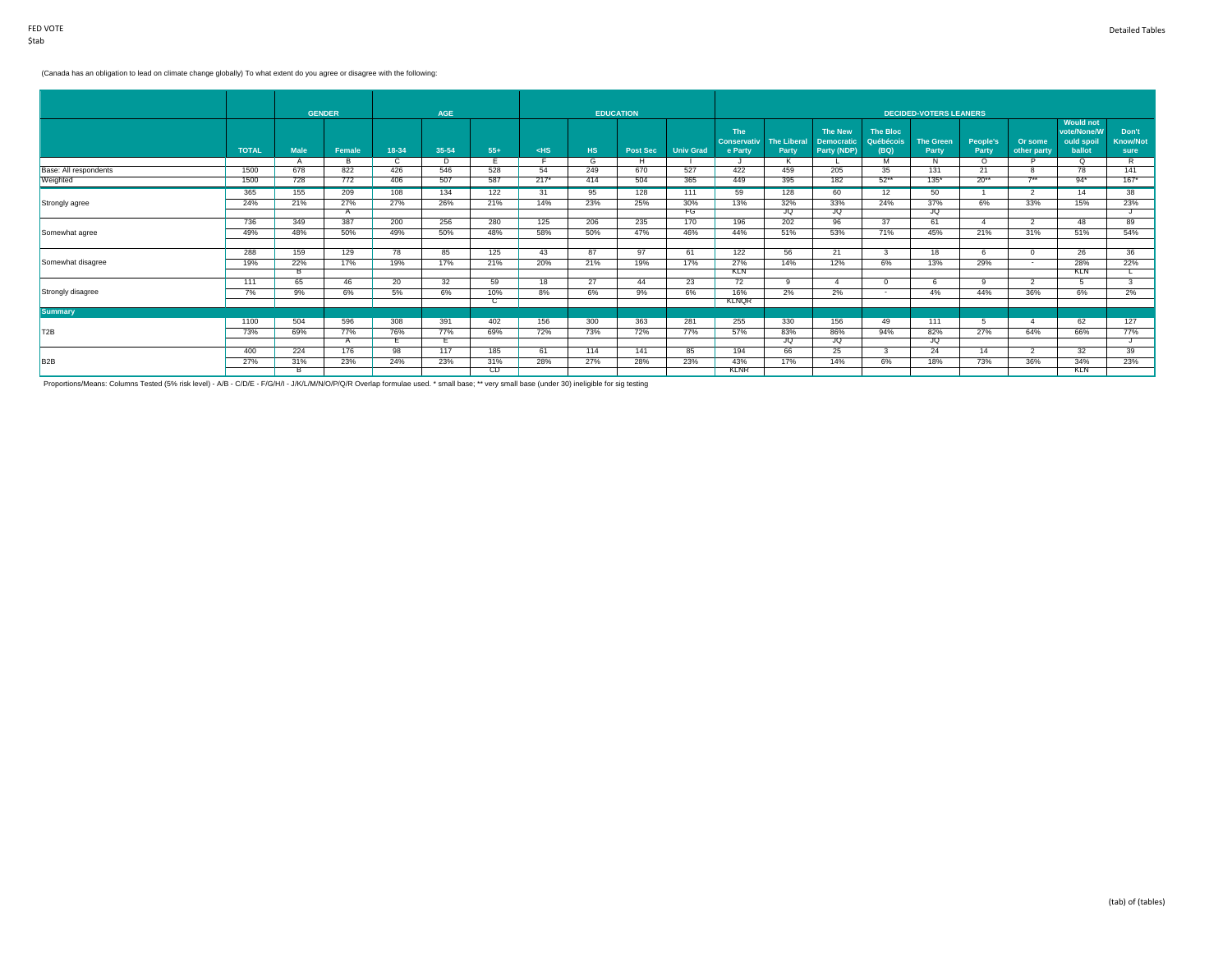### (In order to combat climate change, the solutions will cause economic hardship in Canada) To what extent do you agree or disagree with the following:

|                       |              | <b>GENDER</b> |        |       | <b>AGE</b>      |       |        | <b>EDUCATION</b> |                 |                  |                                             |                             |                                                    |                                      | <b>DECIDED-VOTERS LEANERS</b> |                   |                          |                                                         |                                  |
|-----------------------|--------------|---------------|--------|-------|-----------------|-------|--------|------------------|-----------------|------------------|---------------------------------------------|-----------------------------|----------------------------------------------------|--------------------------------------|-------------------------------|-------------------|--------------------------|---------------------------------------------------------|----------------------------------|
|                       | <b>TOTAL</b> | <b>Male</b>   | Female | 18-34 | $35 - 54$       | $55+$ | $<$ HS | HS.              | <b>Post Sec</b> | <b>Univ Grad</b> | <b>The</b><br><b>Conservativ</b><br>e Party | <b>The Liberal</b><br>Party | <b>The New</b><br><b>Democratic</b><br>Party (NDP) | <b>The Bloc</b><br>Québécois<br>(BQ) | <b>The Green</b><br>Party     | People's<br>Party | Or some<br>other party   | <b>Would not</b><br>vote/None/W<br>ould spoil<br>ballot | Don't<br><b>Know/Not</b><br>sure |
|                       |              | A             | R      | C     | Þ               |       |        | G                | H               |                  |                                             |                             |                                                    | M                                    | N                             | $\Omega$          |                          | $\circ$                                                 | R                                |
| Base: All respondents | 1500         | 678           | 822    | 426   | 546             | 528   | 54     | 249              | 670             | 527              | 422                                         | 459                         | 205                                                | 35                                   | 131                           | 21                |                          | 78                                                      | 141                              |
| Weighted              | 1500         | 728           | 772    | 406   | 507             | 587   | $217*$ | 414              | 504             | 365              | 449                                         | 395                         | 182                                                | $52**$                               | $135*$                        | $20**$            | $7**$                    | $94*$                                                   | $167*$                           |
|                       | 164          | 94            | 69     | 39    | 63              | 62    | 14     | 49               | 57              | 44               | 85                                          | 33                          | ٩                                                  |                                      |                               |                   | $\overline{\phantom{a}}$ | 12                                                      | 11                               |
| Strongly agree        | 11%          | 13%           | 9%     | 10%   | 12%             | 11%   | 7%     | 12%              | 11%             | 12%              | 19%                                         | 8%                          | 5%                                                 | 6%                                   | 4%                            | 22%               | 33%                      | 13%                                                     | 6%                               |
|                       |              |               |        |       |                 |       |        |                  |                 |                  | <b>KLNR</b>                                 |                             |                                                    |                                      |                               |                   |                          | <b>LN</b>                                               |                                  |
|                       | 639          | 321           | 319    | 174   | 219             | 246   | 82     | 198              | 210             | 150              | 205                                         | 162                         | 80                                                 | 18                                   | 55                            |                   | $\overline{3}$           | 41                                                      | 67                               |
| Somewhat agree        | 43%          | 44%           | 41%    | 43%   | 43%             | 42%   | 38%    | 48%              | 42%             | 41%              | 46%                                         | 41%                         | 44%                                                | 35%                                  | 41%                           | 34%               | 48%                      | 44%                                                     | 40%                              |
|                       |              |               |        |       |                 |       |        |                  |                 |                  |                                             |                             |                                                    |                                      |                               |                   |                          |                                                         |                                  |
|                       | 591          | 279           | 313    | 164   | 195             | 232   | 99     | 154              | 199             | 140              | 138                                         | 176                         | 78                                                 | 31                                   | 52                            |                   |                          | 37                                                      | 76                               |
| Somewhat disagree     | 39%          | 38%           | 41%    | 41%   | 38%             | 40%   | 46%    | 37%              | 39%             | 38%              | 31%                                         | 45%                         | 43%                                                | 59%                                  | 38%                           | 6%                | 19%                      | 40%                                                     | 46%                              |
|                       |              |               |        |       |                 |       |        |                  |                 | 32               |                                             |                             |                                                    |                                      |                               |                   |                          |                                                         |                                  |
|                       | 105          | 35            | 71     | 29    | 30 <sup>2</sup> | 47    | 22     | 14               | 39              |                  | 22                                          | 24                          | 15                                                 | $\Omega$                             | 22                            |                   |                          | $\mathfrak{p}$                                          | 12                               |
| Strongly disagree     | 7%           | 5%            | 9%     | 7%    | 6%              | 8%    | 10%    | 3%               | 8%              | 9%               | 5%                                          | 6%                          | 8%                                                 | $\overline{a}$                       | 17%<br><b>JKQ</b>             | 38%               | $\sim$                   | 3%                                                      | 7%                               |
| <b>Summary</b>        |              |               | A      |       |                 |       |        |                  | G               | G                |                                             |                             |                                                    |                                      |                               |                   |                          |                                                         |                                  |
|                       | 803          | 415           | 388    | 213   | 282             | 308   | 96     | 247              | 267             | 193              | 290                                         | 195                         | 89                                                 | 21                                   | 61                            | 11                | 5                        | 54                                                      | 78                               |
| T <sub>2B</sub>       |              |               |        |       |                 |       |        |                  |                 |                  |                                             |                             |                                                    |                                      |                               |                   |                          |                                                         |                                  |
|                       | 54%          | 57%           | 50%    | 52%   | 56%             | 52%   | 44%    | 60%              | 53%             | 53%              | 64%<br><b>KLNR</b>                          | 49%                         | 49%                                                | 41%                                  | 45%                           | 55%               | 81%                      | 58%                                                     | 47%                              |
|                       | 697          | 313           | 383    | 193   | 225             | 279   | 120    | 167              | 237             | 172              | 160                                         | 201                         | 93                                                 | 31                                   | 74                            | -9                |                          | 40                                                      | 88                               |
| B <sub>2</sub> B      | 46%          | 43%           | 50%    | 48%   | 44%             | 48%   | 56%    | 40%              | 47%             | 47%              | 36%                                         | 51%                         | 51%                                                | 59%                                  | 55%                           | 45%               | 19%                      | 42%                                                     | 53%                              |
|                       |              |               |        |       |                 |       | G      |                  |                 |                  |                                             |                             |                                                    |                                      |                               |                   |                          |                                                         |                                  |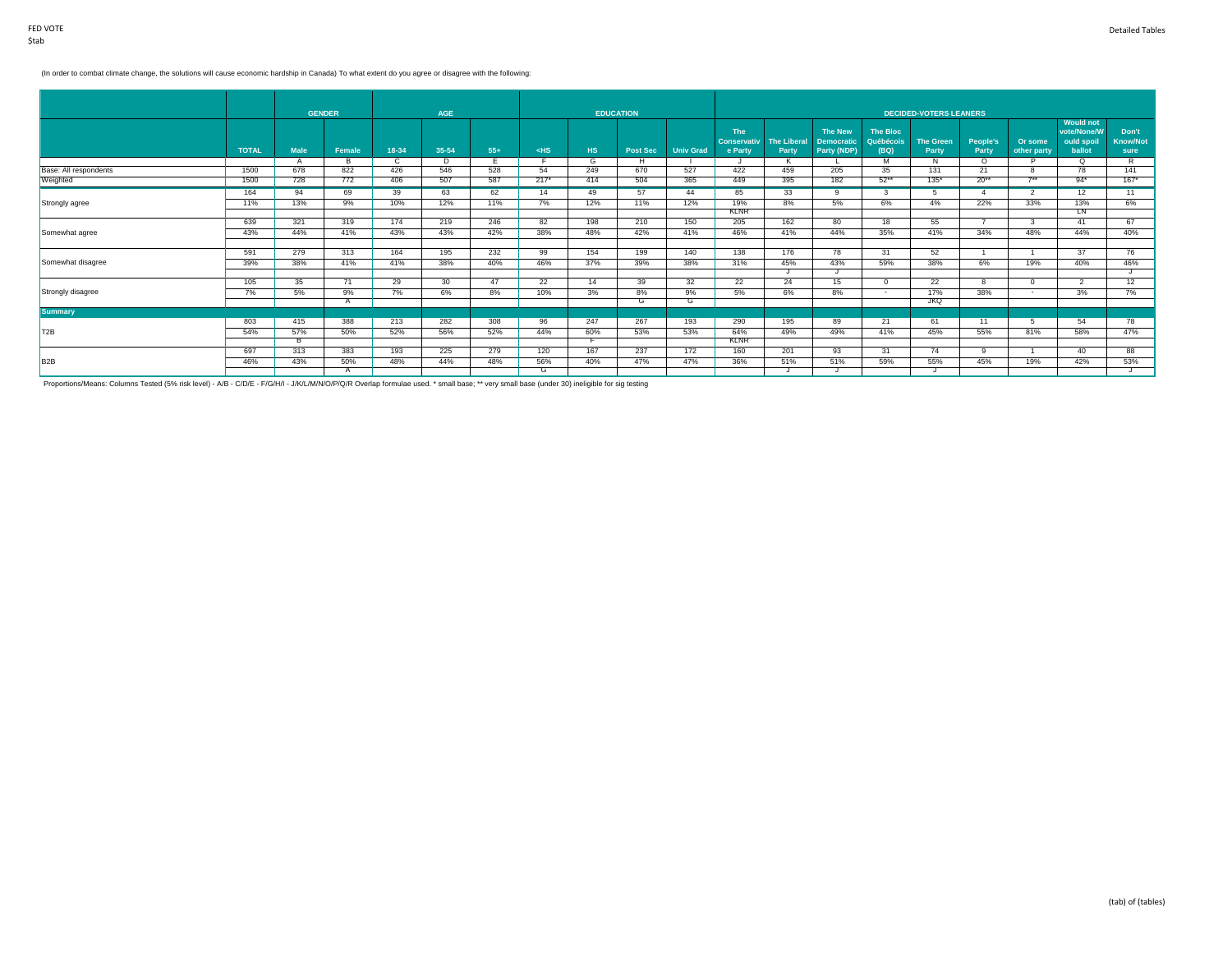## (No matter how hard we try, we won't be able to significantly reduce carbon emissions over the next decade) To what extent do you agree or disagree with the following:

|                       |              | <b>GENDER</b> |          |       | AGE   |       |        |     | <b>EDUCATION</b> |                  |                                             |                             |                                                    |                               | <b>DECIDED-VOTERS LEANERS</b> |                   |                        |                                                         |                                  |
|-----------------------|--------------|---------------|----------|-------|-------|-------|--------|-----|------------------|------------------|---------------------------------------------|-----------------------------|----------------------------------------------------|-------------------------------|-------------------------------|-------------------|------------------------|---------------------------------------------------------|----------------------------------|
|                       | <b>TOTAL</b> | <b>Male</b>   | Female   | 18-34 | 35-54 | $55+$ | $<$ HS | HS. | <b>Post Sec</b>  | <b>Univ Grad</b> | <b>The</b><br><b>Conservativ</b><br>e Party | <b>The Liberal</b><br>Party | <b>The New</b><br><b>Democratic</b><br>Party (NDP) | The Bloc<br>Québécois<br>(BQ) | <b>The Green</b><br>Party     | People's<br>Party | Or some<br>other party | <b>Would not</b><br>vote/None/W<br>ould spoil<br>ballot | Don't<br><b>Know/Not</b><br>sure |
|                       |              |               | <b>B</b> |       | D     |       |        | G   | H                |                  | 422                                         |                             |                                                    | M                             | N                             | $\circ$           |                        | $\circ$                                                 | R                                |
| Base: All respondents | 1500         | 678           | 822      | 426   | 546   | 528   | 54     | 249 | 670              | 527              |                                             | 459                         | 205                                                | 35                            | 131                           | 21                | 8<br>$7**$             | 78                                                      | 141                              |
| Weighted              | 1500         | 728           | 772      | 406   | 507   | 587   | $217*$ | 414 | 504              | 365              | 449                                         | 395                         | 182                                                | $52***$                       | $135*$                        | $20**$            |                        | $94*$                                                   | $167*$                           |
|                       | 150          | 97            | 52       | 34    | 56    | 60    | 14     | 49  | 59               | 28               | 68                                          | 23                          | 12                                                 |                               | 13                            |                   | $\Omega$               | $\Omega$                                                | 14                               |
| Strongly agree        | 10%          | 13%           | 7%       | 8%    | 11%   | 10%   | 7%     | 12% | 12%              | 8%               | 15%                                         | 6%                          | 7%                                                 | 4%                            | 9%                            | 37%               | $\sim$                 | 10%                                                     | 9%                               |
|                       |              | в             |          |       |       |       |        |     |                  |                  | <b>KL</b>                                   |                             |                                                    |                               |                               |                   |                        |                                                         |                                  |
|                       | 469          | 223           | 247      | 113   | 150   | 206   | 70     | 128 | 160              | 111              | 159                                         | 112                         | 49                                                 | 20                            | $\overline{22}$               | 11                | $\overline{2}$         | 33                                                      | 62                               |
| Somewhat agree        | 31%          | 31%           | 32%      | 28%   | 29%   | 35%   | 32%    | 31% | 32%              | 30%              | 35%                                         | 28%                         | 27%                                                | 39%                           | 16%                           | 56%               | 24%                    | 35%                                                     | 37%                              |
|                       |              |               |          |       |       |       |        |     |                  |                  |                                             |                             |                                                    |                               |                               |                   |                        |                                                         | Ν                                |
|                       | 613          | 288           | 325      | 168   | 219   | 226   | 94     | 175 | 196              | 147              | 179                                         | 173                         | 78                                                 | 25                            | 62                            |                   |                        | 35                                                      | 56                               |
| Somewhat disagree     | 41%          | 40%           | 42%      | 41%   | 43%   | 38%   | 44%    | 42% | 39%              | 40%              | 40%                                         | 44%                         | 43%                                                | 48%                           | 46%                           | 7%                | 43%                    | 38%                                                     | 33%                              |
|                       |              |               |          |       |       |       |        |     |                  |                  |                                             |                             |                                                    |                               |                               |                   |                        |                                                         |                                  |
|                       | 269          | 121           | 148      | 91    | 82    | 95    | 38     | 63  | 88               | 79               | 43                                          | 87                          | 43                                                 | 5                             | 38                            | $\Omega$          | 2                      | 16                                                      | 35                               |
| Strongly disagree     | 18%          | 17%           | 19%      | 23%   | 16%   | 16%   | 17%    | 15% | 18%              | 22%              | 9%                                          | 22%                         | 24%                                                | 9%                            | 28%                           | $\sim$            | 33%                    | 17%                                                     | 21%                              |
|                       |              |               |          | DE    |       |       |        |     |                  | G                |                                             |                             |                                                    |                               |                               |                   |                        |                                                         |                                  |
| <b>Summary</b>        |              |               |          |       |       |       |        |     |                  |                  |                                             |                             |                                                    |                               |                               |                   |                        |                                                         |                                  |
|                       | 619          | 320           | 299      | 147   | 206   | 266   | 84     | 176 | 220              | 139              | 228                                         | 135                         | 61                                                 | 22                            | 35                            | 18                | $\overline{2}$         | 42                                                      | 76                               |
| T <sub>2B</sub>       | 41%          | 44%           | 39%      | 36%   | 41%   | 45%   | 39%    | 43% | 44%              | 38%              | 51%                                         | 34%                         | 34%                                                | 43%                           | 26%                           | 93%               | 24%                    | 45%                                                     | 46%                              |
|                       |              |               |          |       |       | U     |        |     |                  |                  | <b>KLN</b>                                  |                             |                                                    |                               |                               |                   |                        |                                                         | KN                               |
|                       | 881          | 409           | 473      | 259   | 301   | 321   | 132    | 238 | 285              | 227              | 222                                         | 260                         | 121                                                | 30                            | 100                           |                   |                        | 52                                                      | 90                               |
| B <sub>2</sub> B      | 59%          | 56%           | 61%      | 64%   | 59%   | 55%   | 61%    | 57% | 56%              | 62%              | 49%                                         | 66%                         | 66%                                                | 57%                           | 74%                           | 7%                | 76%                    | 55%                                                     | 54%                              |
|                       |              |               |          |       |       |       |        |     |                  |                  |                                             | JR                          |                                                    |                               | JOR                           |                   |                        |                                                         |                                  |